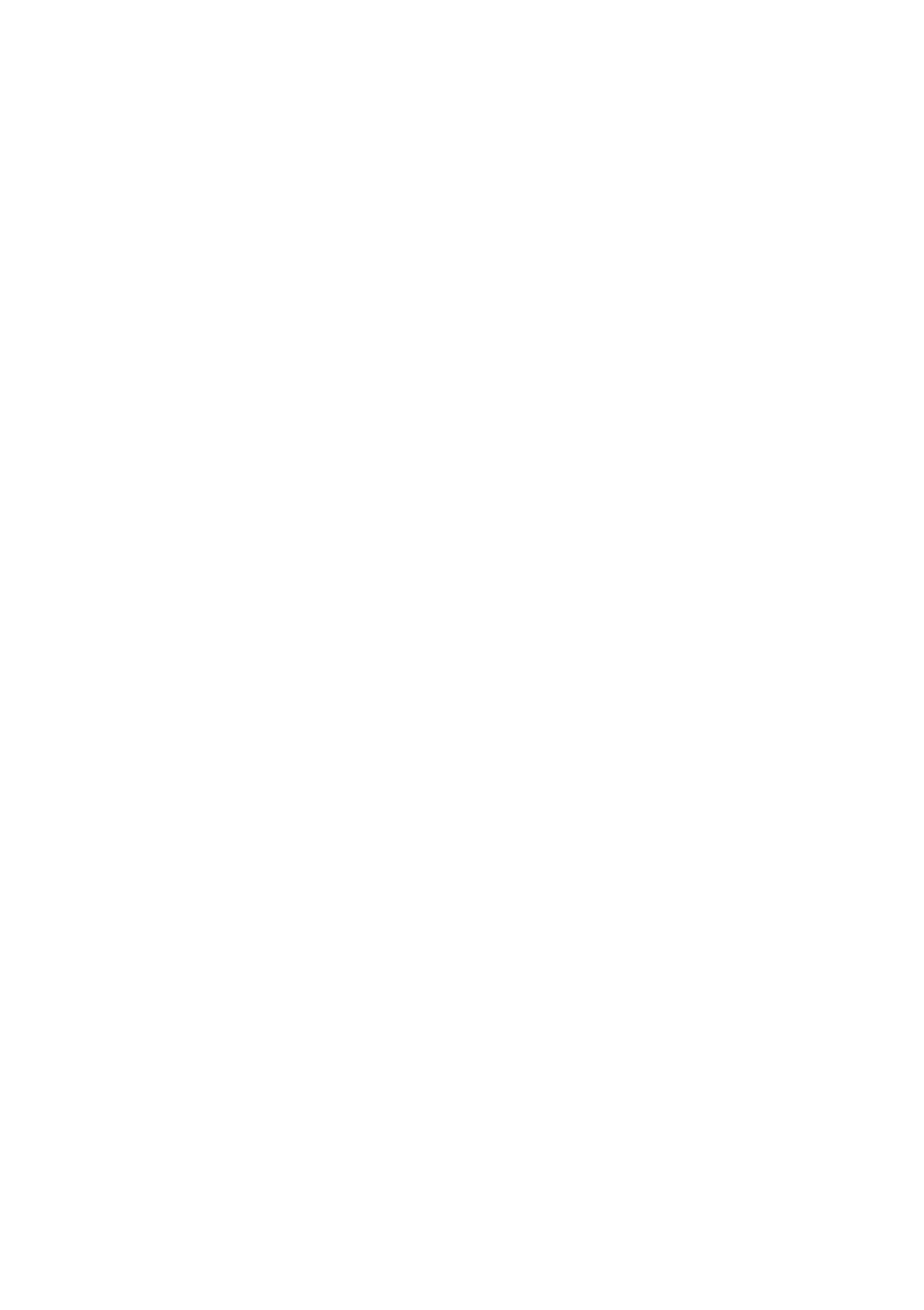# What you should know about the system for mutual recognition of professional qualifications in the EU Member States, EEA countries and Switzerland

Compiled by Zuzana Šonková and Štěpánka Skuhrová

Ministry of Education, Youth and Sports Centre for Recognition of Professional Qualifications

Centre for Higher Education Studies Centre for Equivalence of Documents about Education (ENIC/NARIC)

**Prague 2008**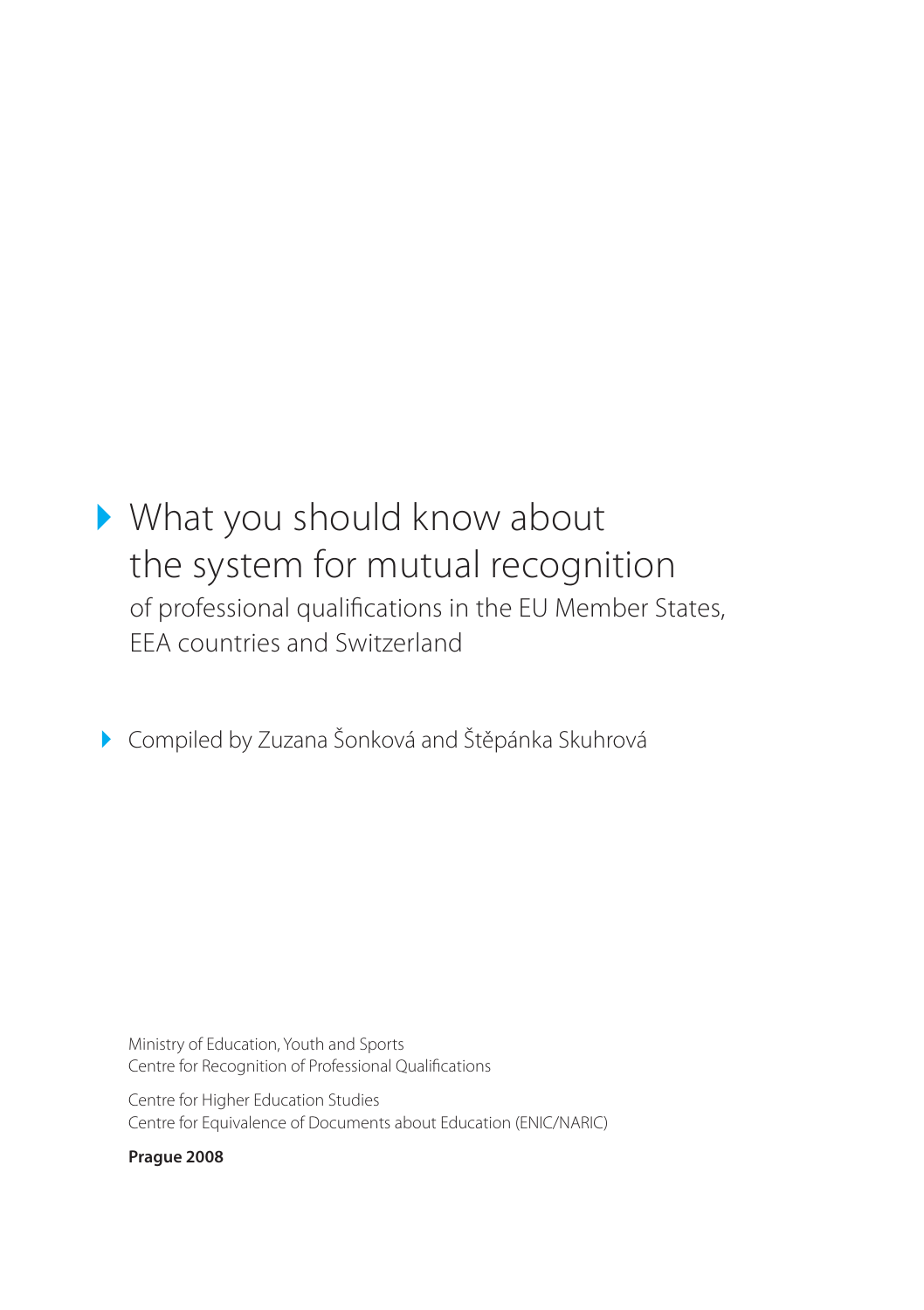#### 1/ Introduction **3**

Who needs recognition of a professional qualification?  $\blacktriangleright$  What is a regulated profession or activity? • Which professions are regulated in the Czech Republic?

#### 2/ Legal framework **5**

EU legislature  $\blacktriangleright$  Primary law  $\blacktriangleright$  Secondary law  $\blacktriangleright$  Recognition of professional qualifications in the Czech Republic – legal regulation  $\blacktriangleright$  Exceptions

#### 3/ Procedure of recognition **8**

The profession I want to practise is regulated in the Czech Republic. What shall I have to do? What shall the recognition authority do?  $\blacktriangleright$  Compensation measures  $\blacktriangleright$  Appeal  $\blacktriangleright$  Where to find information

4/ Temporal or occasional pursuit of regulated profession (i.e. provision of services) **13**

# Annex 1 - 3

- 1/ The Competent Recognition Authorities in the Czech Republic **15**
- 2/ Contact Points in EU, EEA and Switzerland **17**
- 3/ Useful links **20**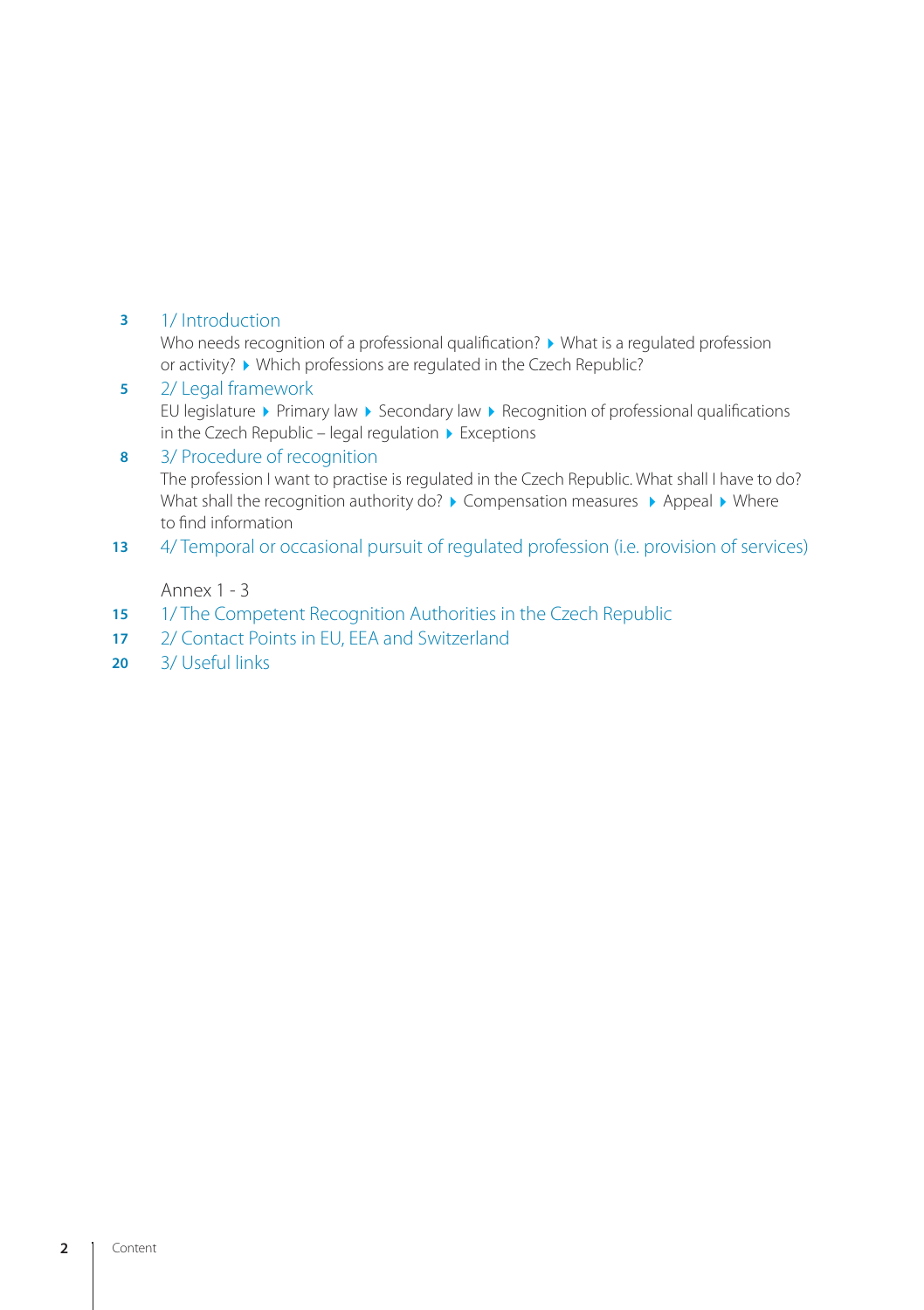# **Introduction**

The Member States of the EU *(Austria, Belgium, Bulgaria, Cyprus, Czech Republic, Denmark, Estonia, Finland, France, Germany, Greece, Hungary, Ireland, Italy, Latvia, Lithuania, Luxembourg, Malta, Netherlands, Poland, Portuguese, Romania, Slovakia, Slovenia, Spain, Sweden, Great Britain)*, the countries of the European Economic Area *(i.e. Iceland, Lichtenstein and Norway)* as well as Switzerland form the Single Internal European Market. The free movement of persons, services, capital and goods are the fundamental rights of EU citizens. They have the right to reside and work in any of the countries mentioned above. Recognition of professional qualifications is a suitable mechanism facilitating the free movement. It enables citizens of these states to gain access to the professions in which they are qualified in the home Member State and enjoy the same rights as its nationals who practise these professions.

Recognition of professional qualifications is focused on assessment of knowledge and skills of a particular person. Such knowledge or skills might be proven by either an evidence of formal qualification (education and training) or a document confirming a factual exercise of a profession.

The result of the recognition of professional qualification process is the decision whether the particular person has sufficient knowledge and skills to pursue a specific profession or activity.

State or public administration employees, who exercise the public authority, are not subjects to recognition of qualification (e.g. army, police, and some state or public administration positions).

Discrimination between persons on the basis of nationality is not allowed.

# Who needs recognition of a professional qualification?

If you are a citizen or a resident of the countries mentioned above (or a family member of such person) and want to work in a country other than country of origin of your qualification, you need to know whether or not the profession or activity, which you intend to carry out in the host country, is regulated in this country. If this is the case, you must have your professional qualification recognised. If the occupation or activity is not regulated, you do not need such recognition and can seek employment directly.

# What is a regulated profession or activity?

The fact that a profession or activity is regulated in the host country means that specific formal conditions have been set concerning the pursuit of this profession or activity. These conditions ensure that the profession will be practised to the standards required and in a way that does not pose any threats as regards your and the country's citizens' health and safety. The conditions may include a specific level and type of education, work experience, appropriate health condition, moral integrity, etc.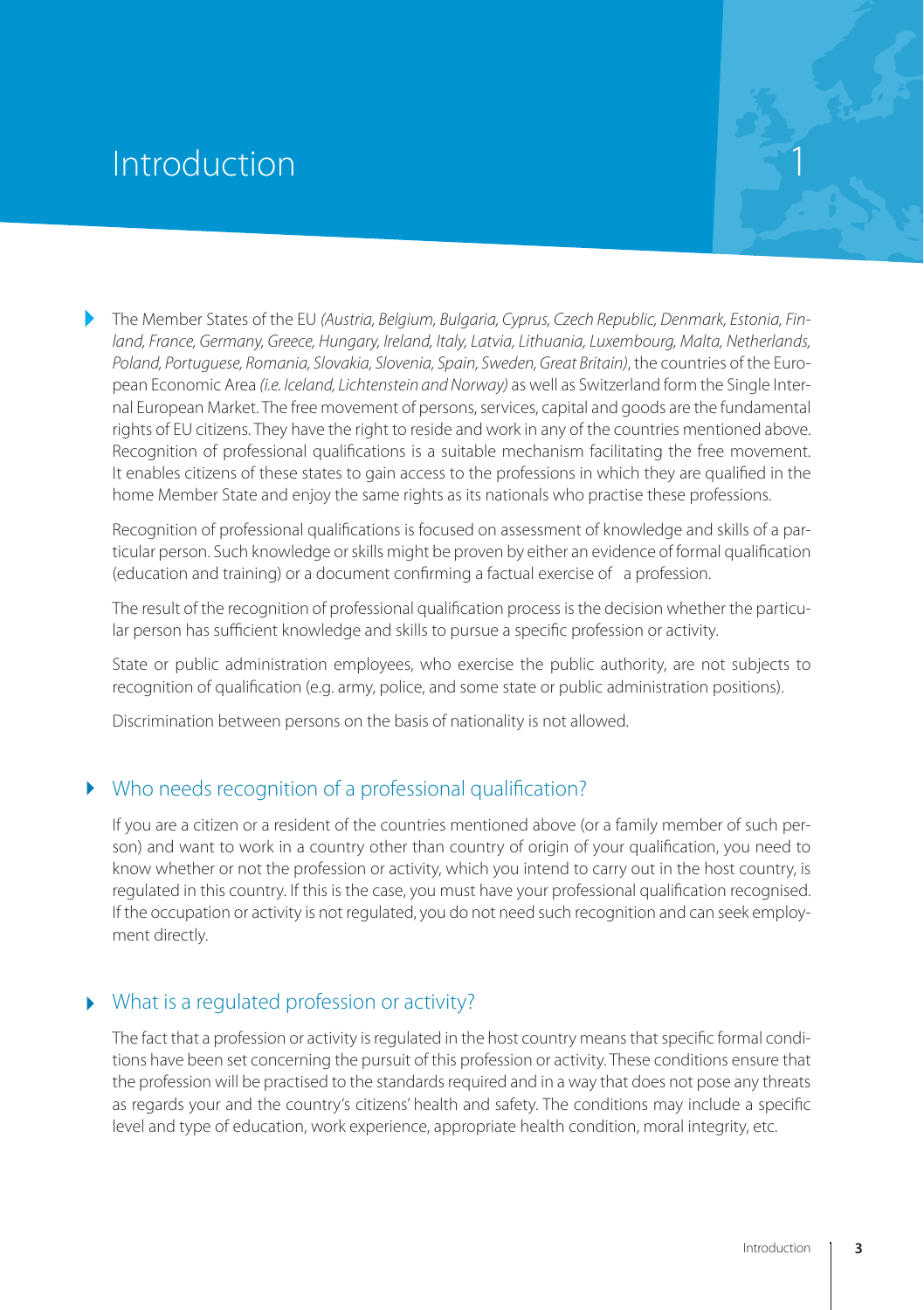Each country regulates the practice of certain professions. They may differ from country to country, but always include the profession of doctor, dentist, pharmacist, general nurse, midwife, veterinary surgeon, architect (so called sectoral professions), in the following teacher, physiotherapist, barrister, auditor etc.

# Which professions are regulated in the Czech Republic?

The Czech Republic ranks among the countries with a relatively high number of regulated professions and activities. The list of regulated professions contains about 390 professions and activities. The highest number of them may be found in industry and trade, i. e. especially trades according to Act No. 455/1991 Coll., The Trades Act . Large number of regulated professions is in the field of healthcare. Considering the number of regulated professions and activities according the respective recognition bodies are ranking at next positions mining, nuclear energy, agriculture, transport and education. A full list of regulated professions and activities in Czech and in English is available from a database on the official website of the Ministry of Education, Youth and Sports (www.msmt.cz).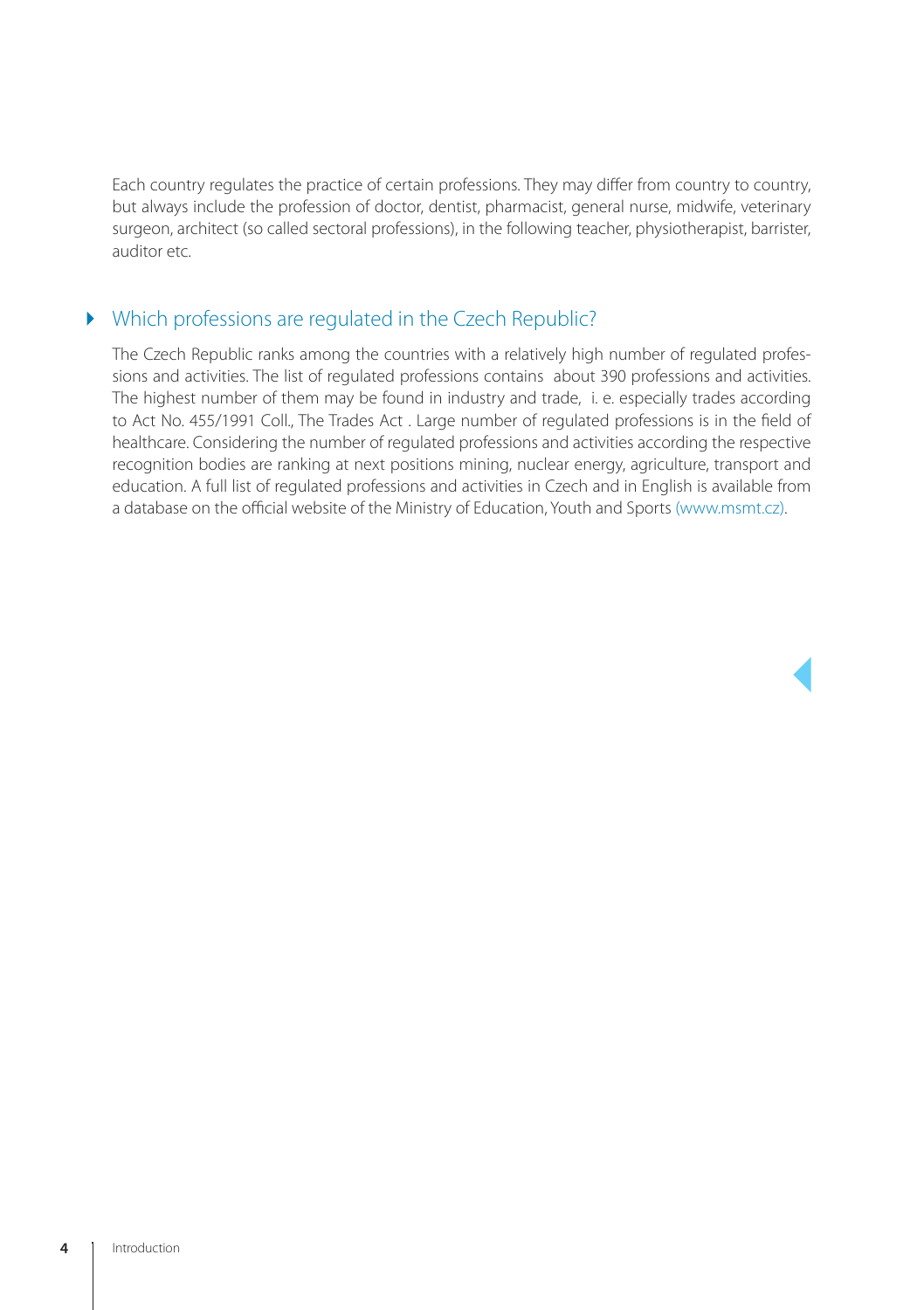# Legal framework

# EU legislature

# ▶ Primary law

Article 47 of the EU Treaty establishes the obligation to issue directives for mutual recognition of diplomas, certificates and other qualification documents. It also obliges with the same aim to issue a directive coordinating the norms of member states which are related to the field of commencing and conducting the business of self-employers.

# Secondary law

The secondary legal framework for recognition of professional qualifications of EU, EEA and Swiss citizens vest in the **Directive 2005/36/EC of the European Parliament and of The Council on the recognition of professional qualifications**.

Directive 2005/36/EC on the recognition of professional qualifications simplifies and concentrates the system of mutual recognition of the professional qualifications in one legal regulation. It preserves the principles of the general system for recognition of professional qualifications and also the principles of automatic recognition of professional qualifications which were introduced for the profession of doctor, dentist, pharmacist, general nurse, midwife, veterinary surgeon, and architect, i.e. sectoral professions.

The directive also introduces new instruments:

- Introduction of temporal or occasional pursuit of regulated profession, i.e. "provision of services" The regulation of provision of services takes into account the recipient of the service. Due to this fact the provision of services is distinguished according the influence to the health and security of the recipient of the respective service.
- **Introduction of 5 levels of qualification**, which influenced the domestic legal regulation.
- **New possibility to use the compensation measures on the basis of so called "common platforms "**, i.e. compromise conditions set out by all EU Member States.
- Within the administrative procedure of recognition of professional qualification is newly regulated recognition of professional **qualification in the common procedure and in the preliminary question procedure** if the recognition is a condition for commencing of self-employment.
- **Enlargement of branches under the automatic recognition of professional qualification** (e.g. medical specializations).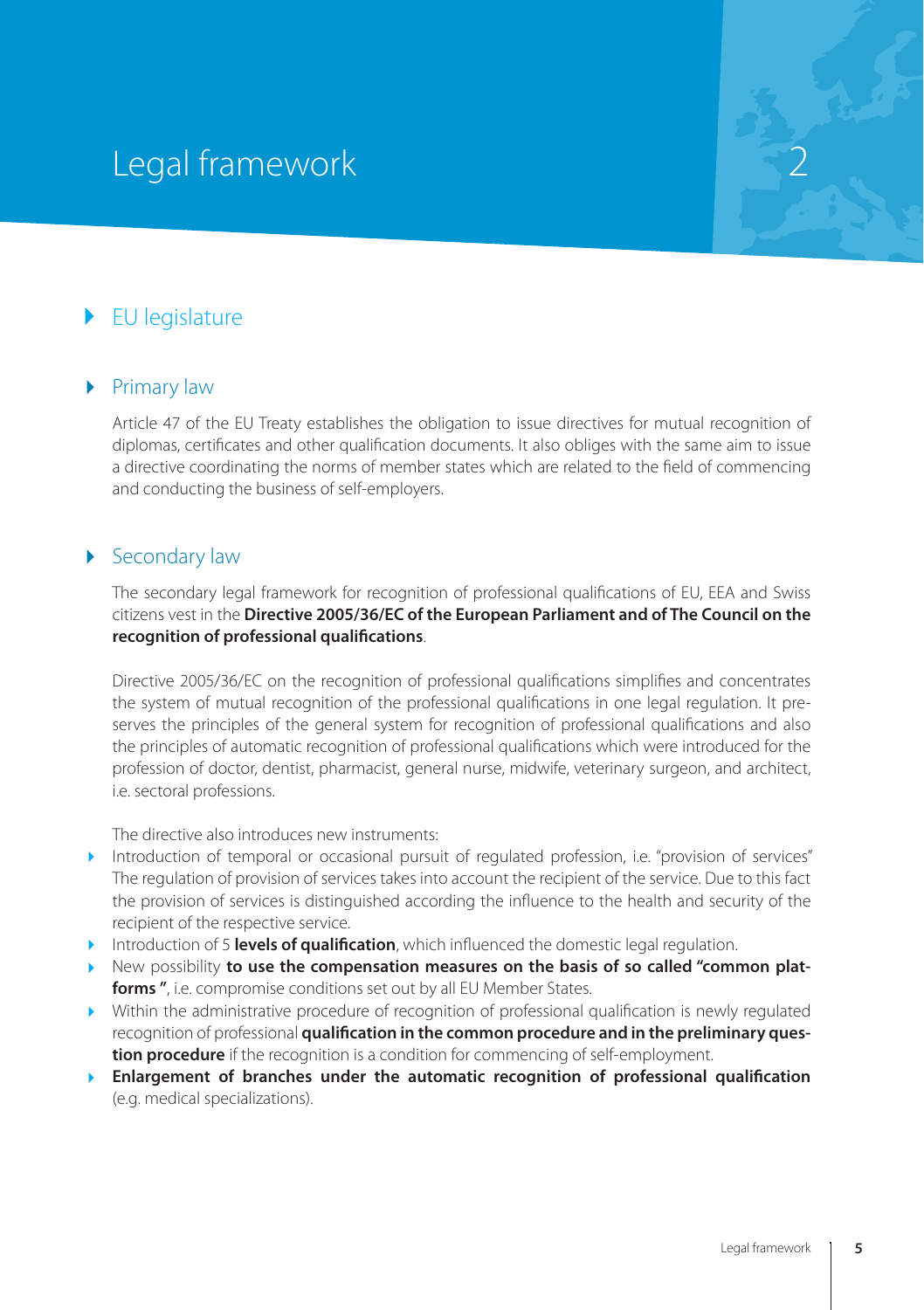**The essence of the General system** of recognition of professional qualification is to avoid, under some formal and material conditions, the territorial limitation of exercise of a particular regulated profession (profession which exercise is possible only under some regulation according the domestic legal norms). Recognition of professional qualification means that the person, whose qualification for exercises of the same profession was recognized in the state of its origin has the same rights as the person who acquired the qualification in the host (receiving) state.

**The essence of the Sectoral system** is harmonisation of education regulations; or exercise of some activities, at the stage of education or the professional training. The sector system is applied to professions by which qualification has to be taken into account very seriously. Such professions are: doctor, dentist, pharmacist, general nurse, midwife, veterinary surgeon and architect.

In the area of the General system of recognition of professional qualification replaces the Directive on the recognition of the professional qualifications the directives 89/48/EEC, 92/51/EEC and 1999/42/EC. The replaced directives were transposed into a) Act No. 18/2004 Coll., on the recognition of professional qualification and b) Act No. 455/1991 Coll., The Trades Act.

As for the Sectoral system related to health care professions doctor, dentist, midwife, general nurse, pharmacist, replaces the Directive existing wording of directives 93/16/EEC, 78/686/EEC, 78/687/ EEC, 80/154/ EEC, 80/155/ EEC, 77/452/ EEC, 77/453/ EEC, 85/432/ EEC a 85/433/ EEC transposed into Act No. 95/2004 Coll. and Act No. 96/2004 Coll. in the actual wording amended by Act No.125/2005 Coll.

Recognition in the field of architecture was regulated by Directive 85/384/EEC transposed into Act No. 360/1992 Coll., on professional practice of certified architects and on the professional practice of certified engineers and technicians active in construction as amended.

# ▶ Recognition of professional qualifications in the Czech Republic – legal regulation

Recognition of professional qualifications is regulated by *Act No. 18/2004 Coll., on recognition of professional qualification and other competencies of the nationals of the Member States of the European Union and some nationals of other states and on changes to other acts (Recognition of professional qualification Act),* which was amended by Act No. 189/2008 Coll. due to the necessity to implement into Czech legal system the *Directive 2005/36/EC of the European Parliament and of The Council on the recognition of professional qualifications*.

The procedure on recognition of professional qualification has legal basis in the *Act. No. 500/20004 Coll., administrative procedure Act*, with some exceptions prescribed by *Act No. 18/2004 Coll., on the recognition of professional qualification*.

Above mentioned procedure could be naturally applicable only to persons, who are fully qualified to exercise the regulated profession or activity in state of their origin or if the profession was already practised in the respective state.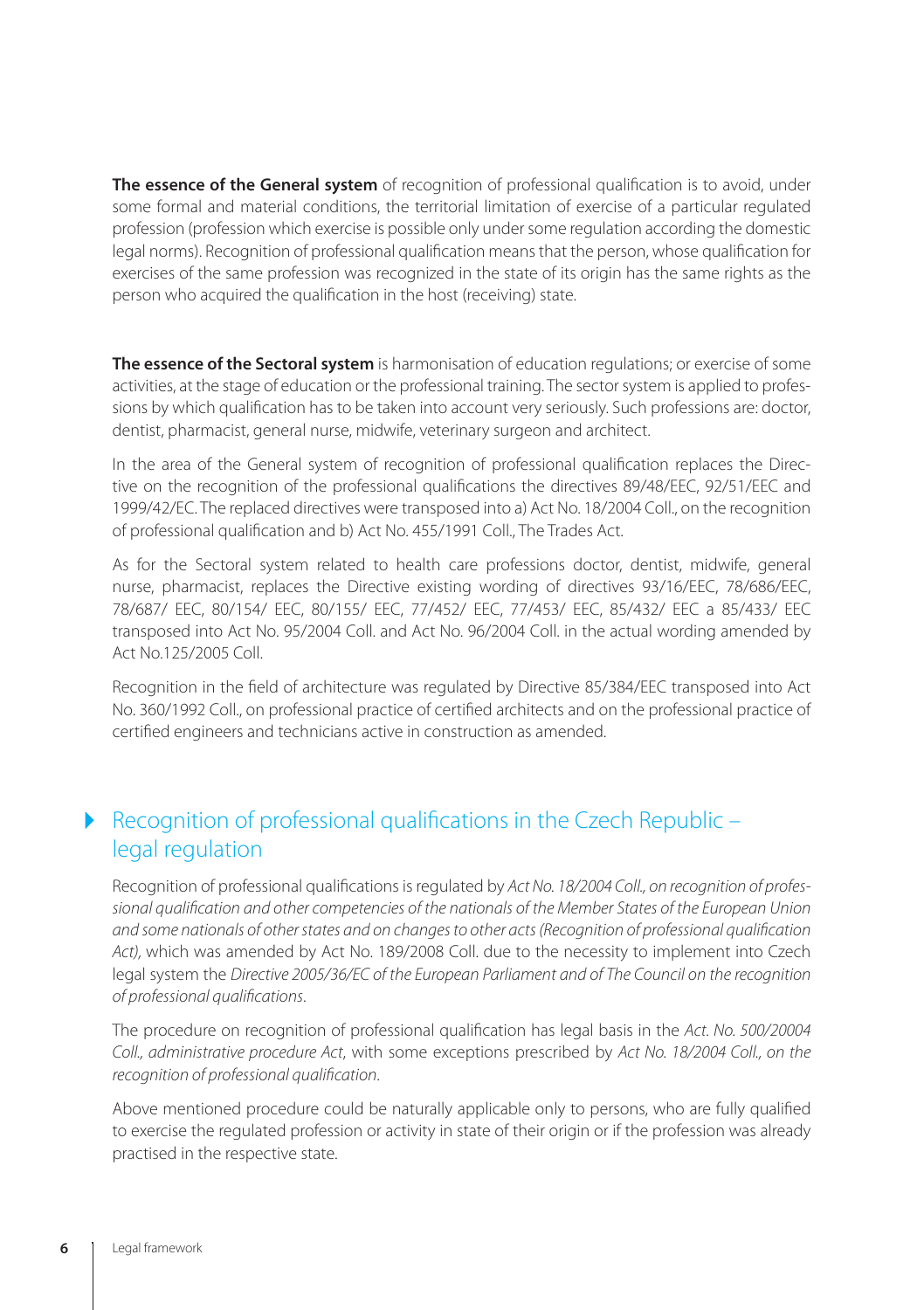# Exceptions

Procedures on recognition of professional qualification of:

- Barristers *(Act No. 85/1996 Coll., on the legal profession, Directive 98/5/EC)*
- Auditors *(Act No. 254/2000 Coll., Auditors Act, Directive 2006/43/EC)*
- Architect *(Act No. 360/1992 Coll., on exercise the profession of authorised architects, certified engineers and technicians)*
- ▶ Doctor, Dentist, Pharmacist *(Act No. 95/2004 Coll.., on the conditions of recognition of professional qualification for Doctor, Dentist and Pharmacist)*
- General Nurse, Midwife *(Act No. 96/2004 Coll., on non-medical healthcare professions)*
- Veterinary surgeon *(Act. No 166/1999 Coll., on veterinary care)* are regulated by special acts and professions of Barristers and Auditors in addition by "sector directives" as well.

The common base of aforementioned professions is the harmonization of the minimum content of studies which enables practically automatic recognition of diplomas, certificates and coordination of legal and administrative norms referring to respective professions.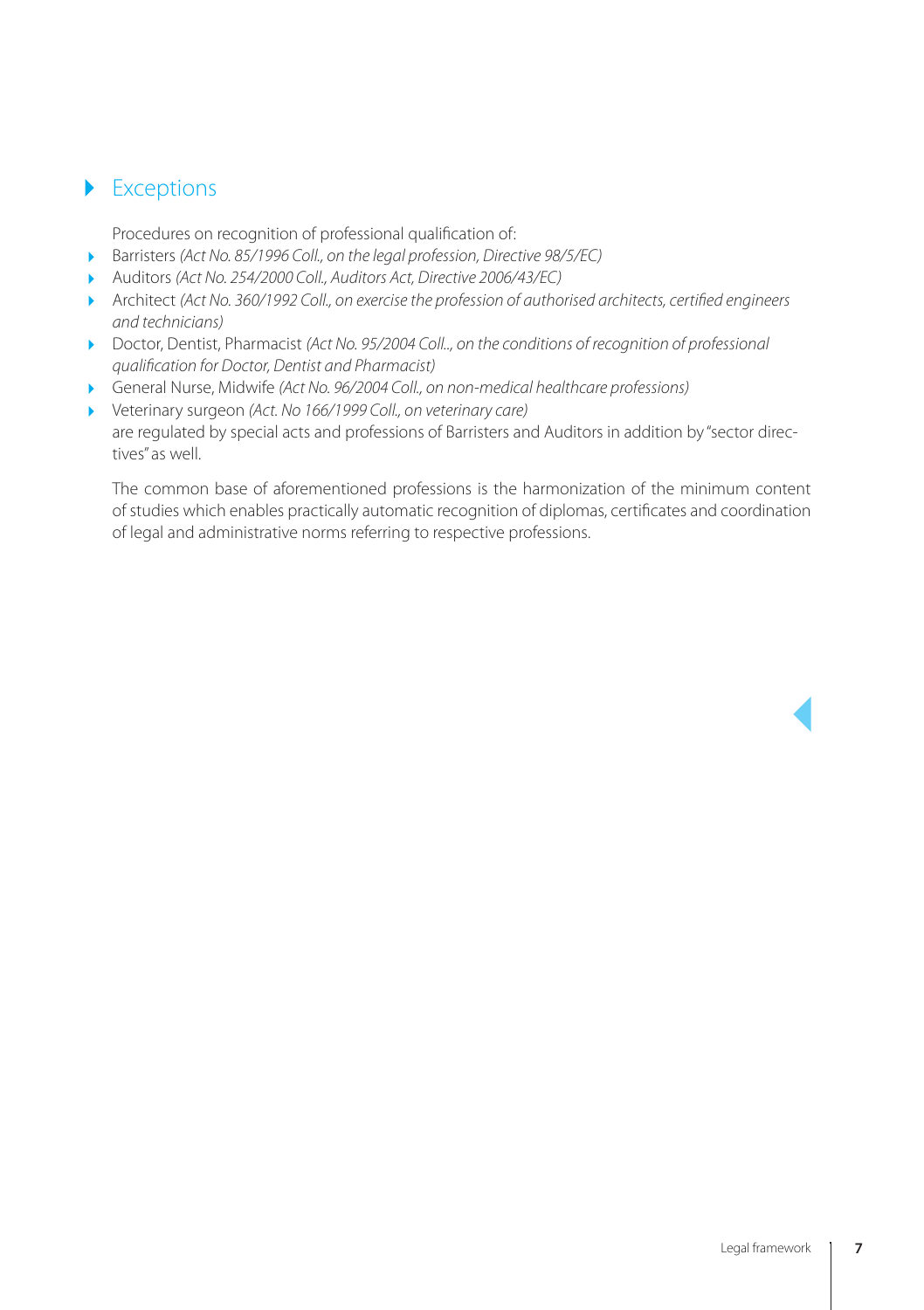# Procedure of recognition

# $\triangleright$  The profession I want to practise is regulated in the Czech Republic. What shall I have to do?

If the profession is regulated, an application for recognition of your qualifications with the documents required must be submitted to the relevant competent recognition authority<sup>1</sup>). The name of the body and contact details may be found in the database of regulated professions (www.msmt.cz). A list of required documents is in the database and on the concrete competent authority' websites or generally in the Act No. 18/2004 Coll., on the recognition of professional qualification.

An application form in the Czech language, personal identification, document stating nationality of the applicant, evidence of formal qualifications and certificate proving payment of the administrative fee are required.

Acceptance of the Application for recognition of professional qualifications by the competent recognition authority is charged CZK 2000,- and it is paid by a stamp or by bank transfer.

# What shall the recognition authority do?

The recognition authority will examine whether the application and the documents attached contain all the necessary information to assess the qualifications and to make a decision. If necessary, the recognition authority shall ask the applicant to provide further information.

If the application and the documents attached are complete, the recognition body is obliged, according the provision of section 24, paragraph 5 of the aforementioned Act, to make a decision without any delay, latest within 60 days. In case of common procedure or particularly complex matter, the recognition authority, according the section 24, paragraph 2, is obliged to come to a decision latest within period of 90 days.

When the decision has legal force, the recognition authority is obliged to return the submitted documents within 15 working days (document stating nationality of the applicant, evidence of formal qualifications), if the documents were attached in original form or as certified copies.

Following examination of the application, the recognition authority issues a decision stating that:

- **professional qualification is recognised, or**
- compensatory measures in the form of an adaptation period or aptitude test must be taken on the part of the applicant prior to recognition, or
- **application for recognition of professional qualification is rejected.**

<sup>1 |</sup> There is also a possibility of submitting the application to Centre for Recognition of Professional Qualifications which will forward it to the relevant competent authority.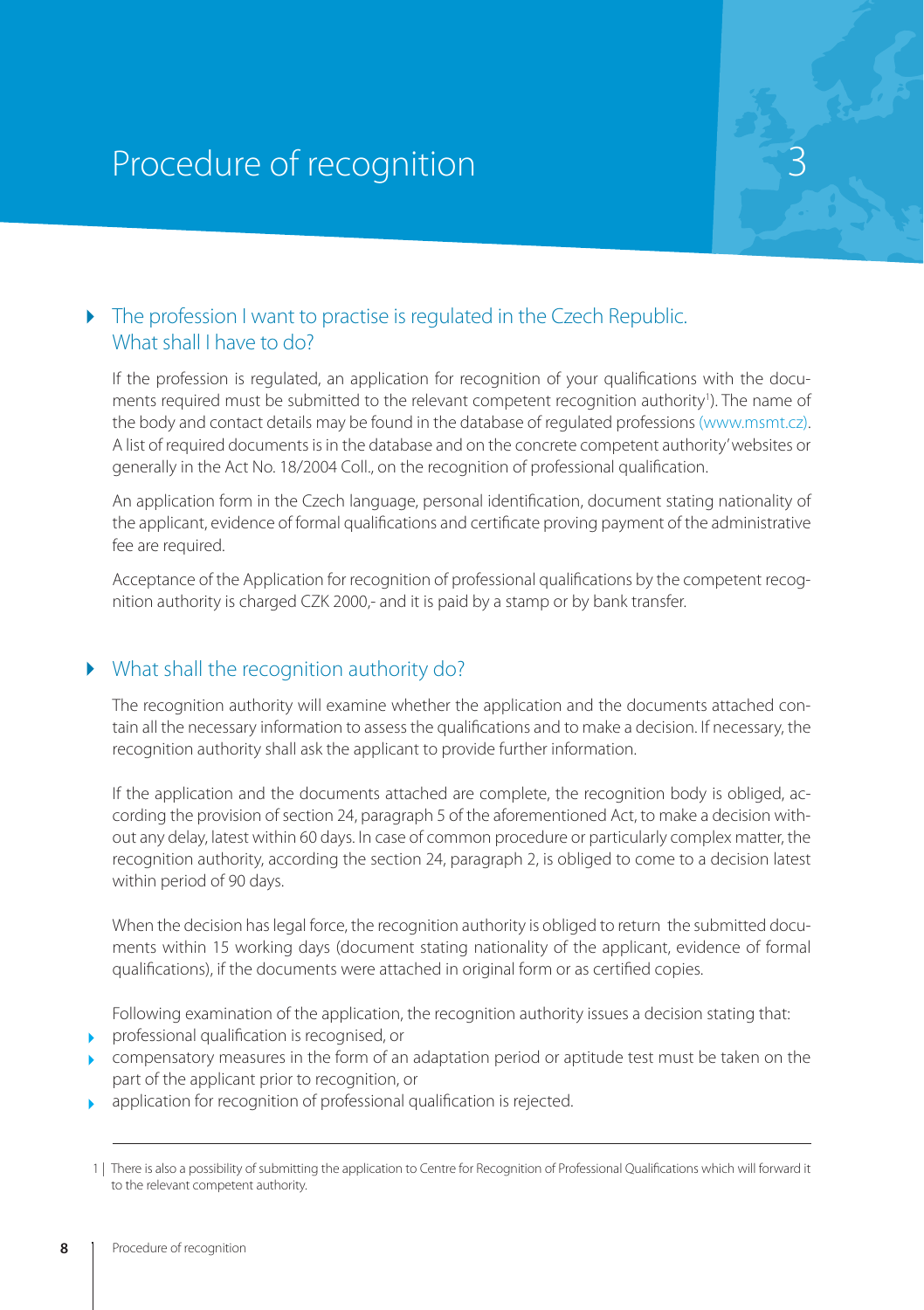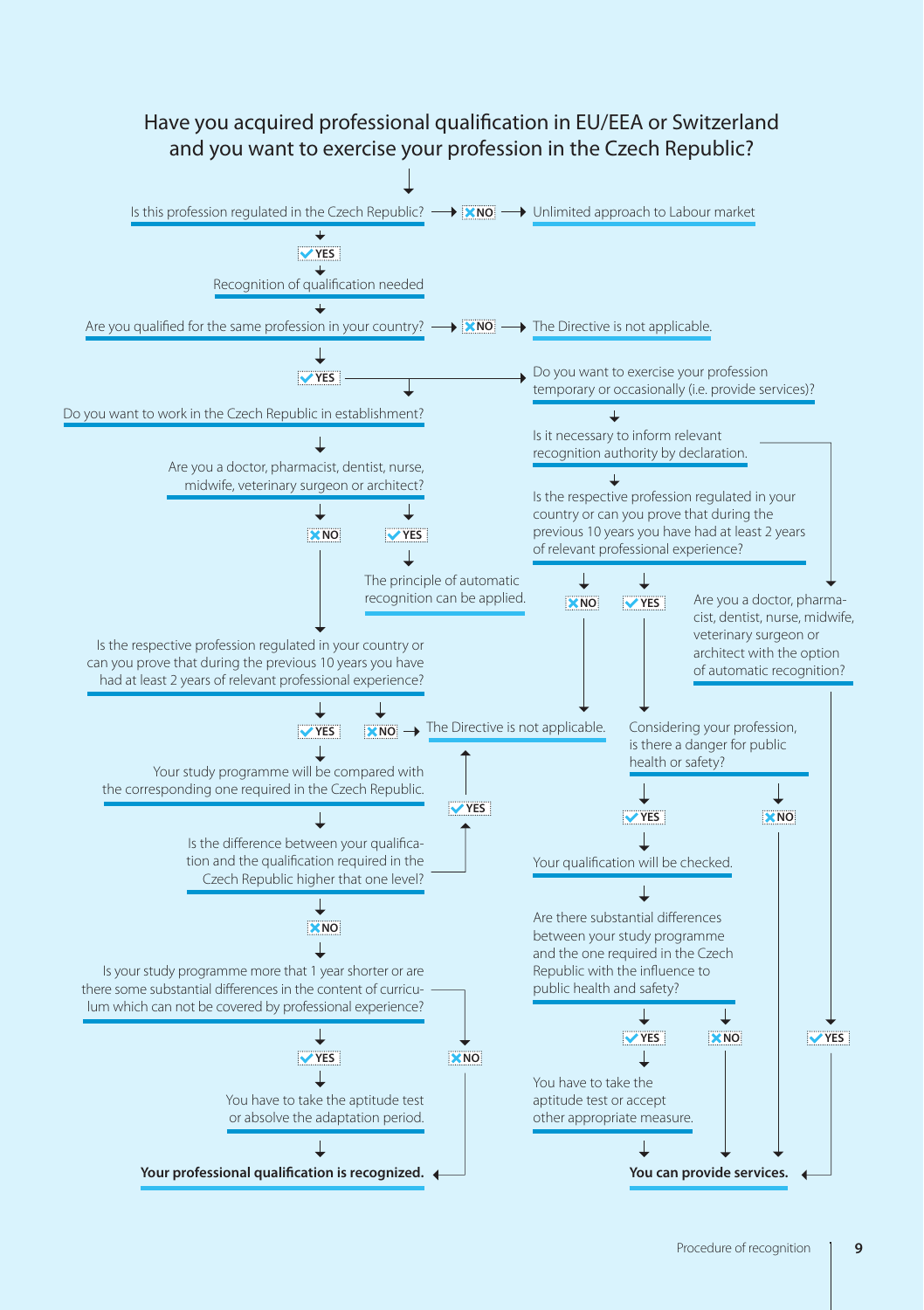# Compensation measures

These measures are required by the recognition authority if there are substantial differences between the applicant's education and the one required in the Czech Republic.

Compensation measures might be in the form of an adaptation period or an aptitude test. The choice is up to the applicant.

During an *adaptation period* the applicant for recognition performs the regulated profession under the supervision of a professionally competent person. Some further relevant training may also be part of this period. The length of the adaptation period can not exceed 3 years.

*An aptitude test* usually consists of a written and an oral part. As a rule it is taken in the Czech language in the presence of representatives of the recognition body, university or other educational institution with the respective specialisation. The examination aims to test the knowledge and skills necessary for the practice of a profession and which were not included in the applicant's training.

*An aptitude test* - taking the test is charged maximum of CZK 5000,- according the Act on recognition of professional qualification.

# Appeal

Against the decisions issued by a central administrative body as a central recognition authority may be submitted an appeal (Section 152, Administrative procedure act) as for the matters of recognition of professional qualifications. Minister or the head of central administrative body hears the appeal considering the opinion of a special commission, so called "permanent appeal commission". Time for appealing is limited to 15 days after the announcement of the decision (with the exception that the applicant was not duly informed about the possibility to appeal and the respective period to do so – se Section 84 and 85 of the Administrative procedure act). The period for hearing the appeal, i.e. issue of decision about the appeal, is governed by section 71 of the Administrative procedure act.

In some cases, the decisions may be reviewed by court on the basis of either administrative (Section 65 of Act No. 150/2002 Coll. Administrative courts procedure Act) or civil action (Section 246 of Act No. 99/1963 Coll., Civil courts procedure act). Administrative action may be submitted, if the decision of recognition authority violates rights of the applicant, is incompetent or unlawful. Civil action may be submitted, if the recognition authority issued a decision within its competence, but about a civil case (Section 68, lit. b) of the Administrative courts procedure Act). Appeal periods are set out according the nature of the action – administrative or civil (Section 72 of Act No. 150/2002 Coll. and Section 247 of Act No. 99/1963 Coll.: "The action shall be submitted in 2 months period since the delivery of the decision issued by administrative body)."

# Where to find information

Information point ("contact point") about recognition of professional qualifications in the Czech Republic is Centre for Recognition of Professional Qualifications.

The Centre provides information about recognition of professional qualifications and application of Directive 2005/36/EC on the recognition of professional qualifications in the Czech Republic.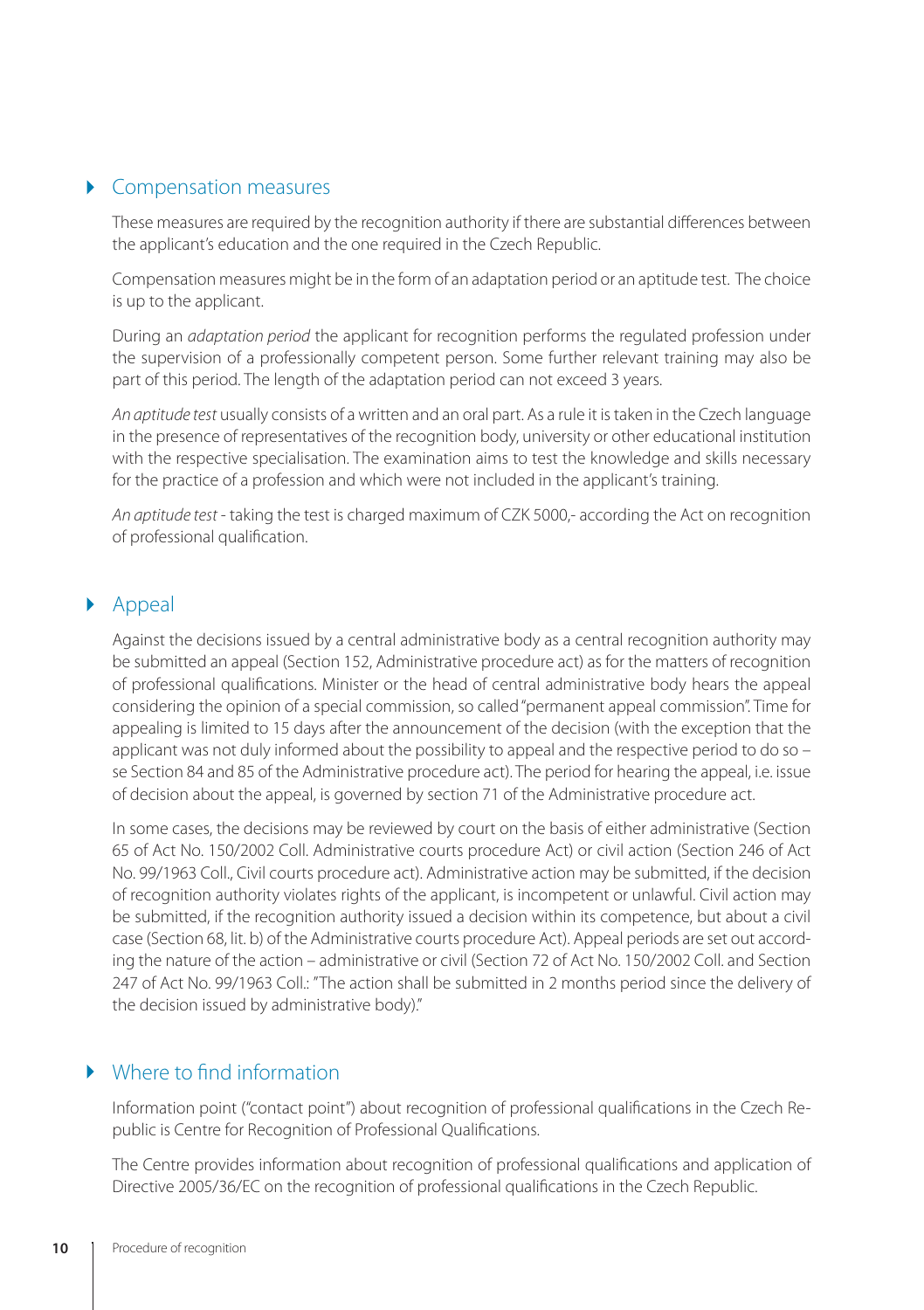The Centre coordinates the activities of recognition authorities and represents the Czech Republic in the Group of coordinators, which is chaired by the European Commission, as well as in the Committee for the recognition of professional qualifications.

**Ministerstvo školství, mládeže a tělovýchovy** (Ministry of Education, Youth and Sports) **Centrum uznávání odborných kvalifikací** (Centre for Recognition of Professional Qualifications) **Odbor dalšího vzdělávání** (Adult Education Department)

Karmelitská 7 118 12 Praha 1  $Tel + 420 257 193 376$  $Tel + 420 257 193 579$ E-mail: qualifications@msmt.cz Web: www.msmt.cz

The Centre maintains a database, which contains a list of regulated professions and activities in the Czech Republic. For each profession there are qualification requirements for its practice, the relevant recognition body and the legal regulation governing the profession in the Czech Republic. The database also contains information about the recognition procedure, application form for recognition of a professional qualification, texts of the Directive and of the Act on recognition of professional qualification, and other important information and links (see www.msmt.cz).

The contact point is as well **Ministerstvo průmyslu a obchodu** (Ministry of Industry and Trade) due to the highest number of regulated professions in its administration.

# **Ministerstvo průmyslu a obchodu** (Ministry of Industry and Trade)

Na Františku 32 110 15 Praha 1 Tel.: + 420 224 851 111 Fax: + 420 224 811 089 E-mail: posta@mpo.cz Web: www.mpo.cz

Information in other EU and EEA countries and Switzerland is provided by the national contact points listed in Annex 2 and at http://ec.europa.eu/internal\_market/qualifications/links\_en.htm

# **Competent recognition authorities**

The list of competent recognition authorities is listed in Annex 1 and at www.msmt.cz .

# **Advisory bodies**

The Centre for Recognition of Professional Qualifications and the competent authorities cooperate with two advisory bodies.

**Centre for Equivalence of Documents about Education – NARIC CR**, which is a part of the Centre for Higher Education Studies, has been a member of the EU NARIC network since 1997. At the request of a Czech recognition body, it provides an expert opinion on higher education degrees submitted for recognition. The opinion concerns the status of the higher education institution, which issued the diploma, the level of higher education achieved and might also contain assessment of the scope and content of the higher education qualification with regard to the qualifications required for the performance of a specific profession in the Czech Republic. The opinion is not binding upon the recognition body.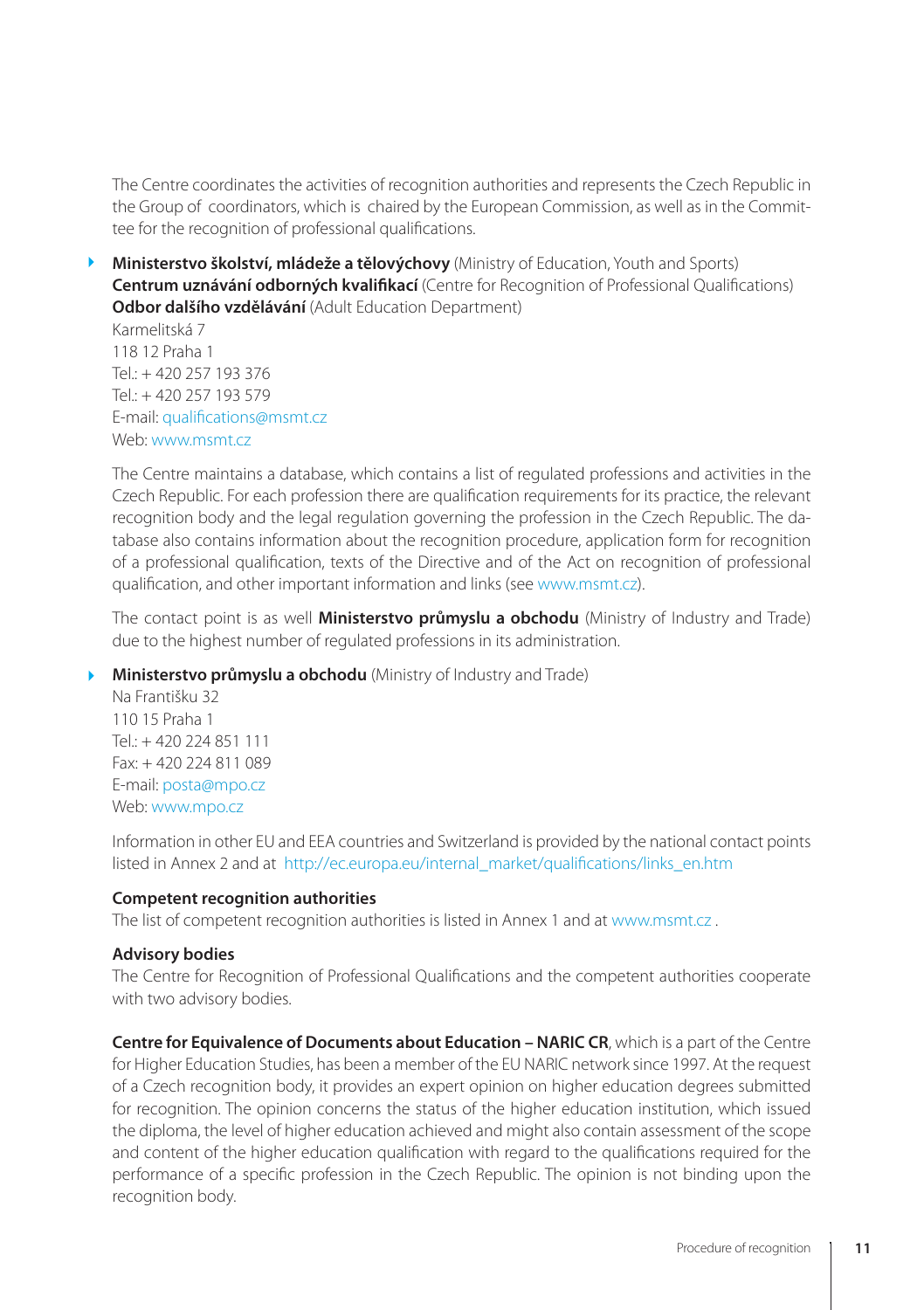NARIC provides information concerning higher education qualifications in the Czech Republic to partner NARICs in EU countries and in this way facilitates recognition of the professional qualifications of Czech citizens abroad.

Address:

**Centrum pro studium vysokého školství, v.v.i.** (Centre for Higher Education Studies) Centre for Equivalence of Documents about Education – ENIC/NARIC U dvou srpů 2024/2 150 00 Praha 5 Tel.: + 420 257 011 335 Fax: + 420 257 531 672 E-mail: naric@csvs.cz Web: www.naric.cz

**The National Institute for Technical and Vocational Education (NUOV)** is an advisory body for qualifications of elementary and higher professional education. At the request of the competent recognition authority the NUOV provides an expert opinion concerning the level of acquired education or the content and scope of education with respect to the qualifications required for the performance of a specific profession in the Czech Republic. Same as for the higher education, the opinion is not binding the recognition body. NUOV co-operates with similar institutions abroad.

Address:

# **Národní ústav odborného vzdělávání**

(The National Institute for Technical and Vocational Education) Weilova 1271/6 102 00 Praha 10 Tel.:  $+420274862251 - 6$ Fax: + 420 274 863 380 E-mail. nuov@nuov.cz Web: www.nuov.cz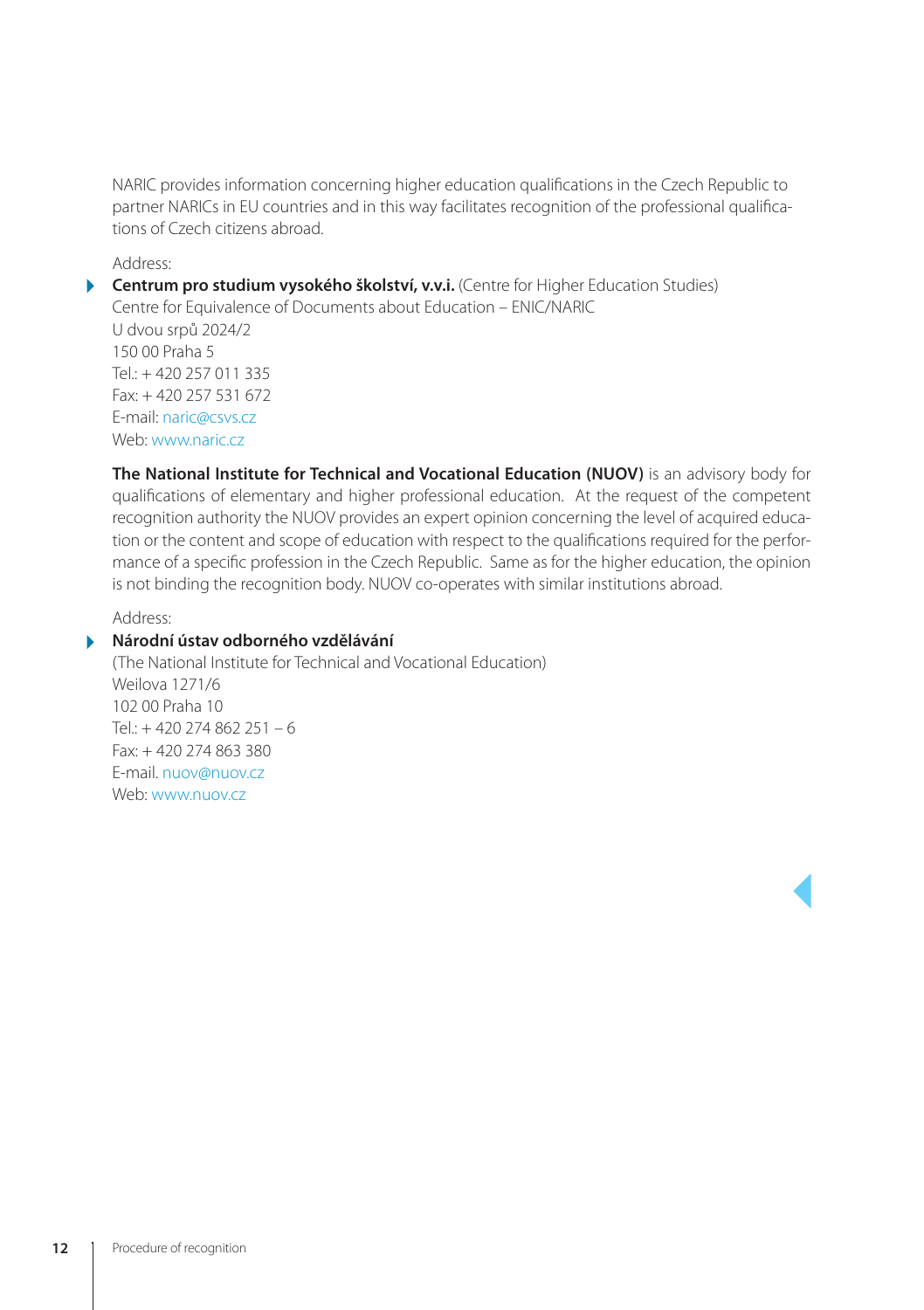# Temporal or occasional pursuit of regulated profession (i.e. provision of services)

Directive 2005/36/EC introduces in its articles 5 to 9 completely new general legal regulation on providing services in the field of regulated professions. Recognition of professional qualification Act was in its Section 5 (which up to now governed the matter in question with compliance with the Articles 49 and 50 of the Treaty) amended in the appropriate way.

4

Great deal of regulation according the articles 5 to 9 of the Directive 2005/36/EC is optional and some clauses are explicitly bind to limited sorts of professions. Still, most of the content of aforementioned Directive articles was transposed into the Recognition of professional qualification Act. Such provisions create a common frame to which special acts regulating individual activities may refer. However, special requirements, sourcing from the individual nature of the regulated activities, set out in the Directive, are to be transposed into special norms regulating the respective professions if needed (e.g. requirement of personal integrity as for the professions in the security branch according Article 7, paragraph 2, lit. e) or provision of information according Article 9).

The Recognition of professional qualification Act introduces in its Section 36a legal institute – **declaration**, which considers temporal or occasional provision of services as authorized, naturally with the exception of cases, where special Acts set out check of professional qualification. Authorization of provision of services shall not exist in the respective area, if the declaration shall not meet the requirements according the Administrative procedure act (Section 37) or if all necessary documents shall not be attached.

 If such requirements are not fulfilled, the provision of services is unauthorized and the applicant must be informed about this consequence. Unauthorized provision of services is sanctioned according the Recognition of professional qualification Act. Anyhow, Section 36a allows the applicant to recognize his/her qualifications in the Czech Republic according Sections 6-18 of the Act.

Notification form is available at websites www.msmt.cz

The content of Section 36b is a **check of professional qualification**. The term "check" reflects the different nature of professional qualification assessment in the meaning of interstate provision of services (that is to say that in the general system of professional qualification assessment within the context of establishment is used other term – recognition of professional qualification). According the Article 7, paragraph 4 of the Directive, a prior check of professional qualification may be applied before the first provision of service and only if the service may represent a threat to public health or safety. Such check is set out generally, not even defining the regulated activities falling within this regime. These aims have special norms, which, in case of provision of regulated activities under their competence, have to determine, whether declaration or check is needed before the first provision of the respective service. If the professional qualification of the respective applicant was previously recognized or checked, the request for check may not be raised. Of course, if the statutory conditions for provision of the respective profession were not amended in the meantime and the effect of the previously issued decisions on recognition is not expressly laid down in the transient provisions.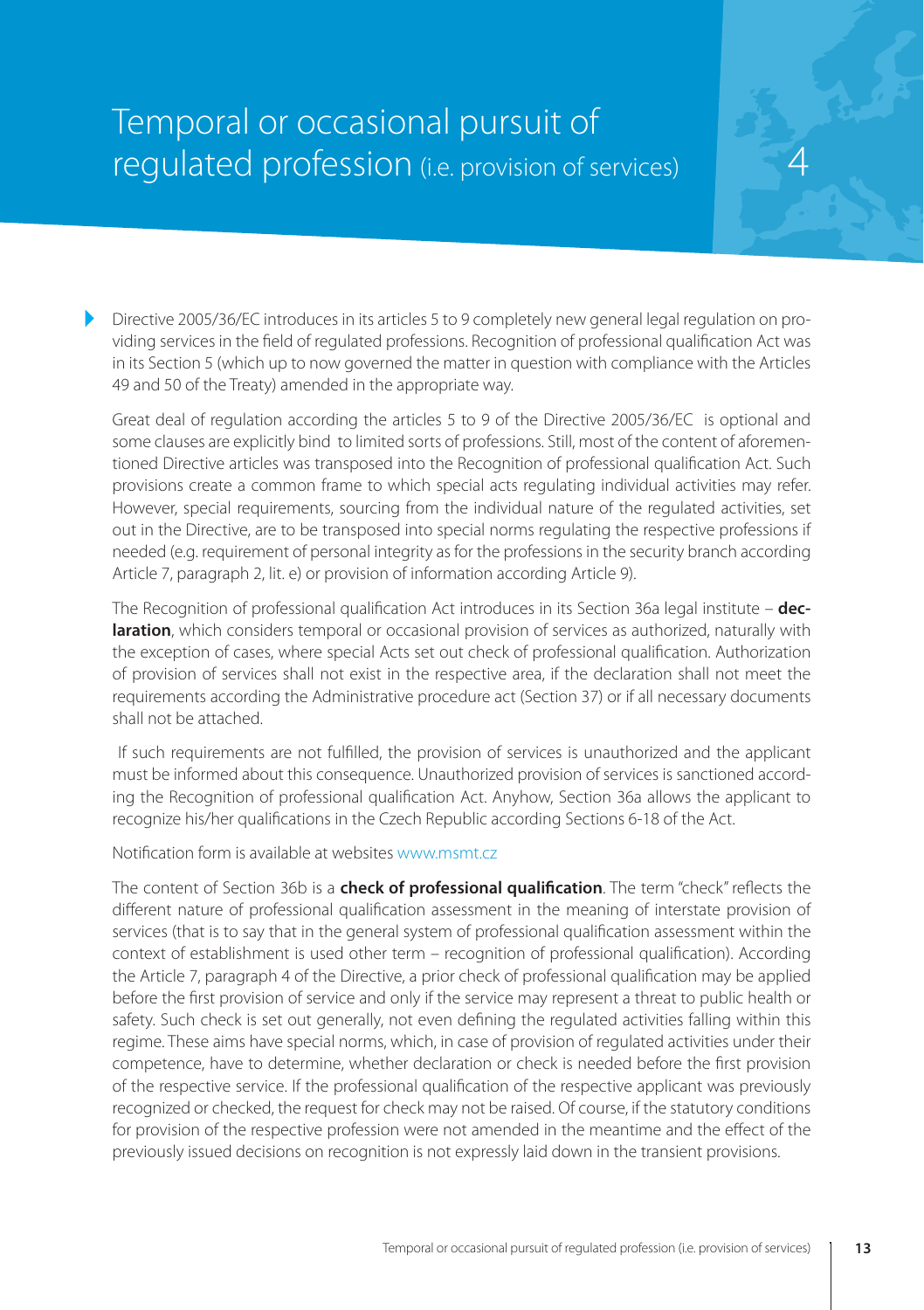Suggested provision is in compliance with the Article 7.4 of the Directive, which primarily determines the periods for the issue of the respective decision. The period for the issue of decision on check commences when the complete application is delivered. On the contrary to general administrative procedure, the periods are, with respect to the Directive, set out for "notification" of the applicant about the decision not for "decision making". There are cases, where the threat to public health or safety is insignificant or the applicant has a high reputation in the particular branch. Due to these reasons the competent authorities refrain from the check procedure.

The requirements laid down in Section 24, paragraph 1, 2, 3 and 6 of the Act no. 18/2004 Coll. shall be applied accordingly to positive, negative or conditioned check decisions. If the applicant proves meeting with the requirements of the common platform (legal term used in the Section 10, paragraph 4 of the Act) or has a evidence of qualification which is recognized automatically in the EU, than a positive declaration decision is issued and delivered to the applicant without any delay. If the conditioned decision on recognition of the professional qualifications is issued (the applicant has to prove lack of skills), the respective authority usually obliges the applicant to take the aptitude test. According the Directive, the aptitude test shall not be the only way how to prove the qualification. Due to non existing experience from the practical application, the proposal includes the principle that the qualification may be proven by any "other appropriate means".

Naturally, if there is such a substantial difference between the professional qualification of the applicant and the training required in the Czech Republic that it may threaten the public health or safety; the qualification shall not be recognized/checked.

If a) the positive decision on check of professional qualifications is issued; b) there is no need to check the qualifications; c) the aptitude test is successfully passed or other appropriate measures are found sufficient, or in the case of absence of a reaction of competent authority, the service may be provided in the compliance with the Directive 2005/36/EC on the statutory basis (Section 36, paragraph 6). Positive decision on check of professional qualifications, same as the decision issued after passing the aptitude test or acceptance other appropriate measures have the same effect as the decision on recognition of professional qualifications according Section 24, paragraph 1 and 6 of the Act.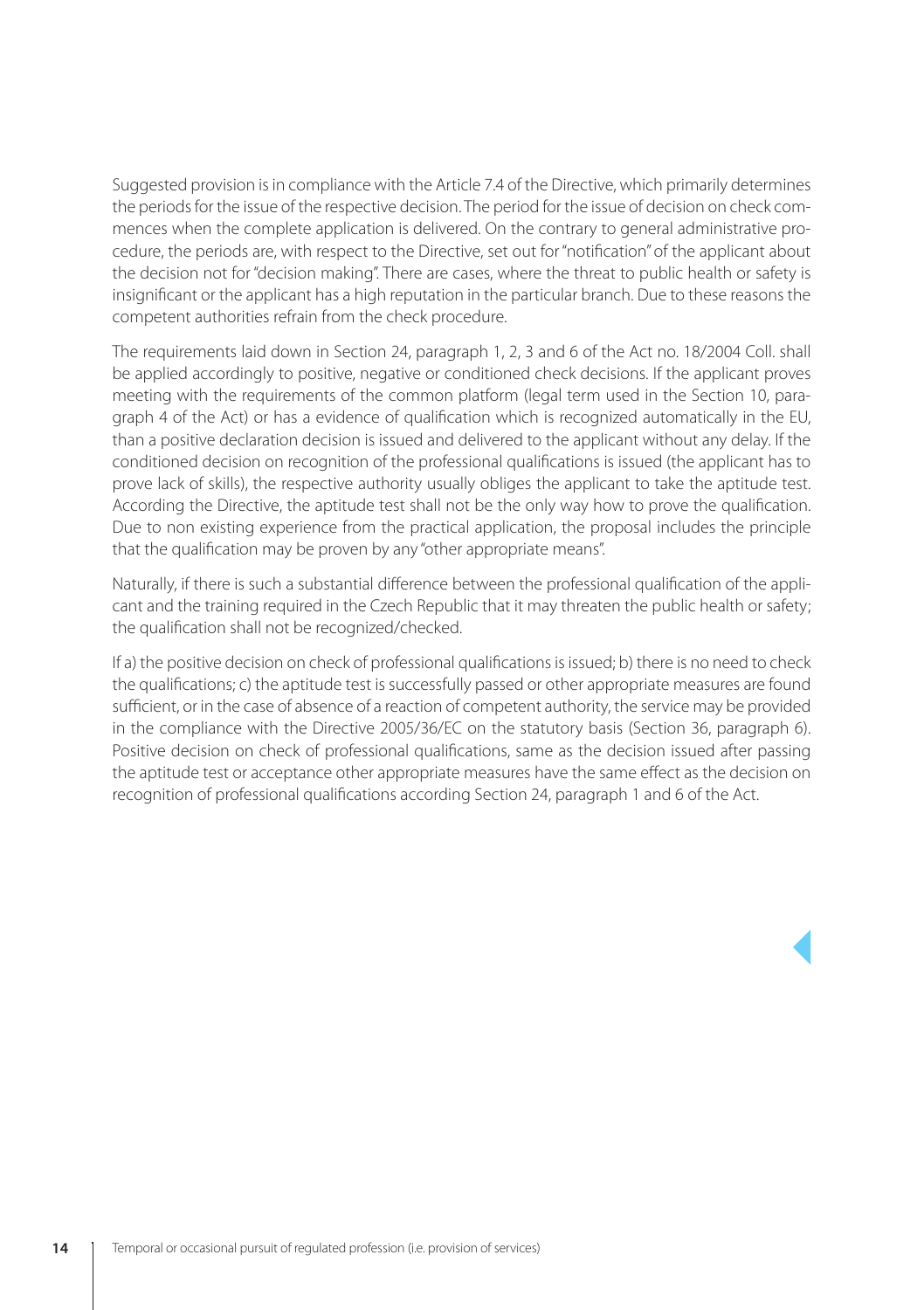# The Competent Recognition Authorities in the Czech Republic Annex

## **Česká advokátní komora**

(Czech Bar Association) Národní 16, 110 00 Praha Tel.: +420 221 729 011 Fax: +420 224 932 989 Email: sekr@cak.cz

# **Česká komora architektů**

(Czech Chamber of Architects) Josefská 34/6, 118 00 Praha Tel.: +420 257 535 034 Fax: +420 257 532 285 Email: cka@cka.cc

# **Česká komora autorizovaných inženýrů a techniků činných ve výstavbě**

(Czech Chamber of Certified Engineers and Technicians) Sokolská 15/1498, 120 00 Praha Tel.: +420 227 090 111 Fax: +420 227 090 120 Email: ckait@ckait.cz

# **Český báňský úřad**

(Czech Mining Authority) Kozí 4, P.O. BOX 140, 110 01 Praha Tel.: +420 221 775 311 Fax: +420 221 775 363 Email: sbs.cbu@worldonline.cz

## **Česká národní banka**

(Czech National Bank) Na Příkopě 28, 115 03 Praha 1 Tel.: +420 224 411 111 Fax: +420 224 412 404, +420 224 413 708 Email: podatelna@cnb.cz

# **Český telekomunikační úřad**

(Czech Telecommunication Office) .<br>Sokolovská 219, P.O. BOX 02, 225 02 Praha  $Tel: +420.224 004 111$ Fax: +420 224 004 830 Email: podatelna@ctu.cz

# **Český úřad zeměměřický a katastrální**

(Czech Office for Surveying, Mapping and Cadastre) Pod Sídlištěm 1800/9, 182 11 Praha Tel.: +420 284 041 111 Fax: +420 284 041 204 Email: cuzk@cuzk.cz

# **Drážní úřad**

(Rail Authority) Wilsonova 80, 121 06 Praha Tel.: +420 224 641 840 Fax: +420 224 641 831 Email: drazni.urad@du-praha.cz

# **Energetický regulační úřad**

(Energetic Regulation Office) Masarykovo nám. 5, 586 01 Jihlava Tel.: +420 567 580 111 Fax: +420 567 580 640 Email: eru@eru.cz

# **Komora auditorů ČR**

(Czech Chamber of Auditors) Opletalova 55, 110 00 Praha Tel.: + 420 224 212 670 Fax: +420 224 211 905 Email: kacr@kacr.cz

# **Komora daňových poradců ČR**

(Czech Chamber of Tax Advisers) Kozí 4, 602 00 Brno Tel.: +420 542 422 311 Fax: +420 542 210 306 Email: kdp@kdpcr.cz

# **Komora patentových zástupců**

(Czech Chamber of Patent Attorneys) Gorkého 12, 602 00 Brno Tel.: +420 541 248 246 Fax: +420 541 219 469 Email: chamber@czechpatentagents.info

## **Komora veterinárních lékařů ČR**

(Chamber of Veterinary Surgeons) Palackého 1946/1, 612 00 Brno Tel.: +420 541 562 802 Fax: +420 549 256 407 Email: vetkom@vetkom.cz

## **Ministerstvo dopravy**

(Ministry of Transport) nábř. Ludvíka Svobody 12/22, P.O. Box 9, 110 15 Praha Tel.: +420 972 231 111 Fax: +420 972 231 184 Email: podatel1@mdcr.cz, podatel2@mdcr.cz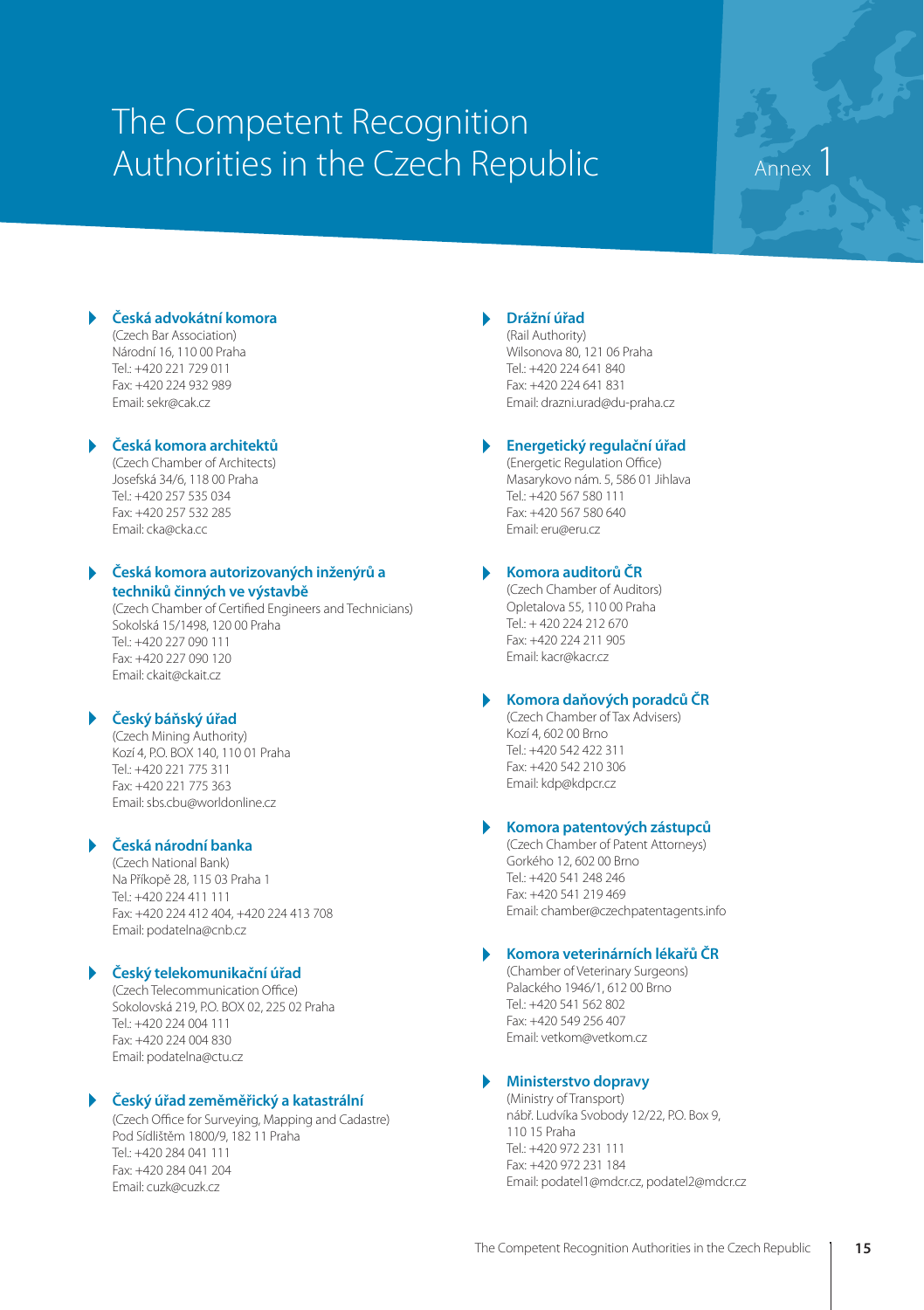## **Ministerstvo financí**

(Ministry of Finance) Letenská15, 118 10 Praha Tel.: +420 257 041 111 Email: podatelna@mfcr.cz

## **Ministerstvo kultury**

(Ministry of Culture) Maltézské nám. 471/1, 118 11 Praha Tel.: +420 257 085 111 Fax: +420 257 311 522 Email: posta@mkcr.cz

# **Ministerstvo práce a sociálních věcí**

(Ministry of Labour and Social Affairs) Na Poříčním právu 1, 128 01 Praha Tel.: +420 221 921 111 Fax: +420 224 918 391 Email: posta@mpsv.cz

# **Ministerstvo pro místní rozvoj**

(Ministry for Regional Development) Staroměstské nám. 6, 110 15 Praha Tel.: +420 224 861 111 Fax: +420 224 861 333 Email: posta@mmr.cz

# **Ministerstvo průmyslu a obchodu**

(Ministry of Industry and Trade) Na Františku 32, 110 15 Praha Tel.: +420 224 851 111 Fax: +420 224 811 089 Email: posta@mpo.cz

### **Ministerstvo spravedlnosti**

(Ministry of Justice) Vyšehradská 16, 128 10 Praha Tel.: +420 221 997 111 Fax: +420 224 919 927 Email: posta@msp.justice.cz

## **Ministerstvo školství, mládeže a tělovýchovy**

(Ministry of Education, Youth and Sports) Karmelitská 7, 118 12 Praha Tel.: +420 257 193 111 Email: qualifications@msmt.cz

### **Ministerstvo vnitra**

(Ministry of the Interior) Nad Štolou 3, 170 34 Praha Tel.: +420 974 811 111 Email: dotazy@mvcr.cz

## **Ministerstvo zdravotnictví**

(Ministry of Health) Palackého nám. 4, 128 01 Praha Tel.: +420 224 971 111 Fax: +420 224 972 111 Email: mzcr@mzcr.cz

# **Ministerstvo zemědělství**

(Ministry of Agriculture) Těšnov 17, 117 05 Praha Tel.: +420 221 811 111 Fax: +420 224 810 478 Email: posta@mze.cz

## **Ministerstvo životního prostředí**

(Ministry of the Environment) Vršovická 1442/65, 100 10 Praha Tel.: +420 267 121 111 Fax: +420 267 310 308 Email: posta@env.cz

# **Státní plavební správa**

(State Navigation Authority) Jankovcova 4, 170 00 Praha Tel.: +420 234 637 110 Fax: +420 283 870 514 Email: reditelstvi@spspraha.cz

## **Státní úřad pro jadernou bezpečnost**

(State Office for Nuclear Safety) Senovážné nám. 9, 110 00 Praha Tel.: +420 221 624 111 Fax: +420 221 624 760 Email: press@sujb.cz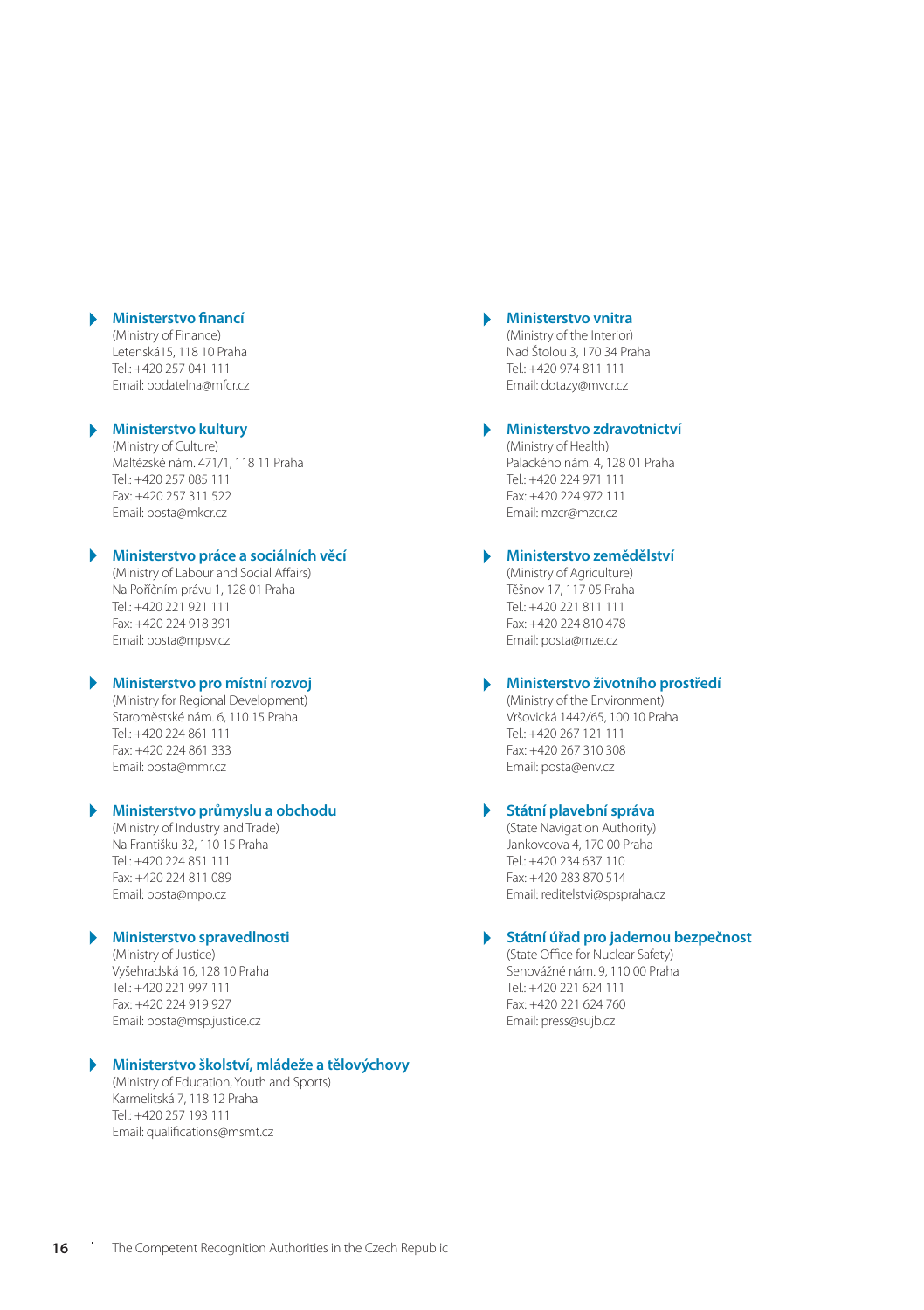# Contact Points in EU, EEA and Switzerland Annex2

# **BELGIUM**

(COMMUNAUTE FRANÇAISE) Ministere de la Communauté française Direction générale de l'Enseignement non obligatoire et de la recherche scientifique Mme Chantal Kaufmann Directrice générale a.i. Rue Adolphe Lavallée, 1 B – 1080 BRUXELLES tel.: +32-2-690.87.02 / fax: +32-2-690.87.60 e-mail: chantal.kaufmann@cfwb.be Website: http://www.cfwb.be/infosup

(VLAAMSE GEMEENSCHAP) NARIC-Vlaanderen Administratie Hoger onderwijs en Wetenschappelikj Onderzoek Hendrik. Consciencegebouw, Toren A 7. Koning Albert II-laan 15 B – 1210 BRUSSEL tel.: +32-2-553.98.19 / fax: +32-2-533.98.45 e-mail: Erwin.malfroy@ond.vlaanderen.be

# **BULGARIA**

Ms Marina Encheva Senior Expert in Directorate "Information products and Services" National Center for Information and Documentation/ 52 A, G.M. Dimitrov Blvd.  $BC = 1125 COEIA$ tel: +359 2 817 38 64 / fax: +359 2 971 31 20 e-mail: m\_encheva@nacid.bg Website: http://regprof.nacid.bg/

# **CZECH REPUBLIC**

Ms. Zuzana Šonková National Coorinator for Recognition of Professional Qualications Ministerstvo školství, mládeže a tělovýchovy Centrum uznávání odborných kvalifikací Ministry of Education, Youth and Sports Centre of Recognition of Qualifications Karmelitská 7 CZ - 118 12 PRAHA 1 tel.: 257 193 376 tel.: 257 193 579 e-mail: qualifications@msmt.cz Internet: www.msmt.cz

### **DENMARK**

Mrs Tatjana Milcevic CIRIUS, 1. division Fiolstrade 44 DK - 1171 Copenhagen K tel.: + 45 3395 7000, Direct line: 7069 / fax: + 45 3395 7092 e-mail: tm@ciriusmail.dk Website: www.ciriusonline.dk

# **GERMANY**

Mrs Kirsten Glückert Bundesministerium für Wirtschaft und Technologie Referat EA3 Scharnhorststraße 34 - 37 D-10115 Berlin Germany tel.: +49 30 2014 7694 / fax: +49 30 2014 5379 e-mail: diplomanerkennung@bmwi.bund.de

### **ESTONIA**

Ministry of Education and Research Mrs Tiia Raudma Munga, 18 EE-50088 TARTU tel.: +372 735-0228 / fax: +372 735-0250 e-mail: tiia.raudma@hm.ee

Estonian ENIC/NARIC Office Mr Gunnar Vaht EE-TALLINN e-mail: gunnar@archimedes.ee General website: www.archimedes.ee/enic

## **GREECE**

Ms Athina Plessa-Papadaki Director Ministry of National Education and Religious Aff Directorate for European Union Affairs 37, Andrea Papandreou Street  $CD = 10195$  Attiki tel.: +30-210 3443631 / fax: +30-210 3442473 e-mail eudir@ypepth.gr

# **SPAIN**

Mrs Josefa Meseguer Ministerio de Educación y Ciencia Subdirección General de Títulos, Convalidacione Consejería Técnica de Títulos de la UE Paseo del Prado, 28 28071 MADRID tel.: + 34 91 506 55 93 / fax: + 34 91 506 57 06 e-mail: josefa.meseguer@mec.es

# **FRANCE**

Mme Françoise Profit Centre ENIC/NARIC France Centre international d'études pédagogiques (CIE 1 avenue Léon Journault F – 92318 SEVRES Cedex Internet: http://www.ciep.fr tel.: +33 1 45 07 63 21 / fax: +33 1 45 07 63 02 e-mail: enic-naric@ciep.fr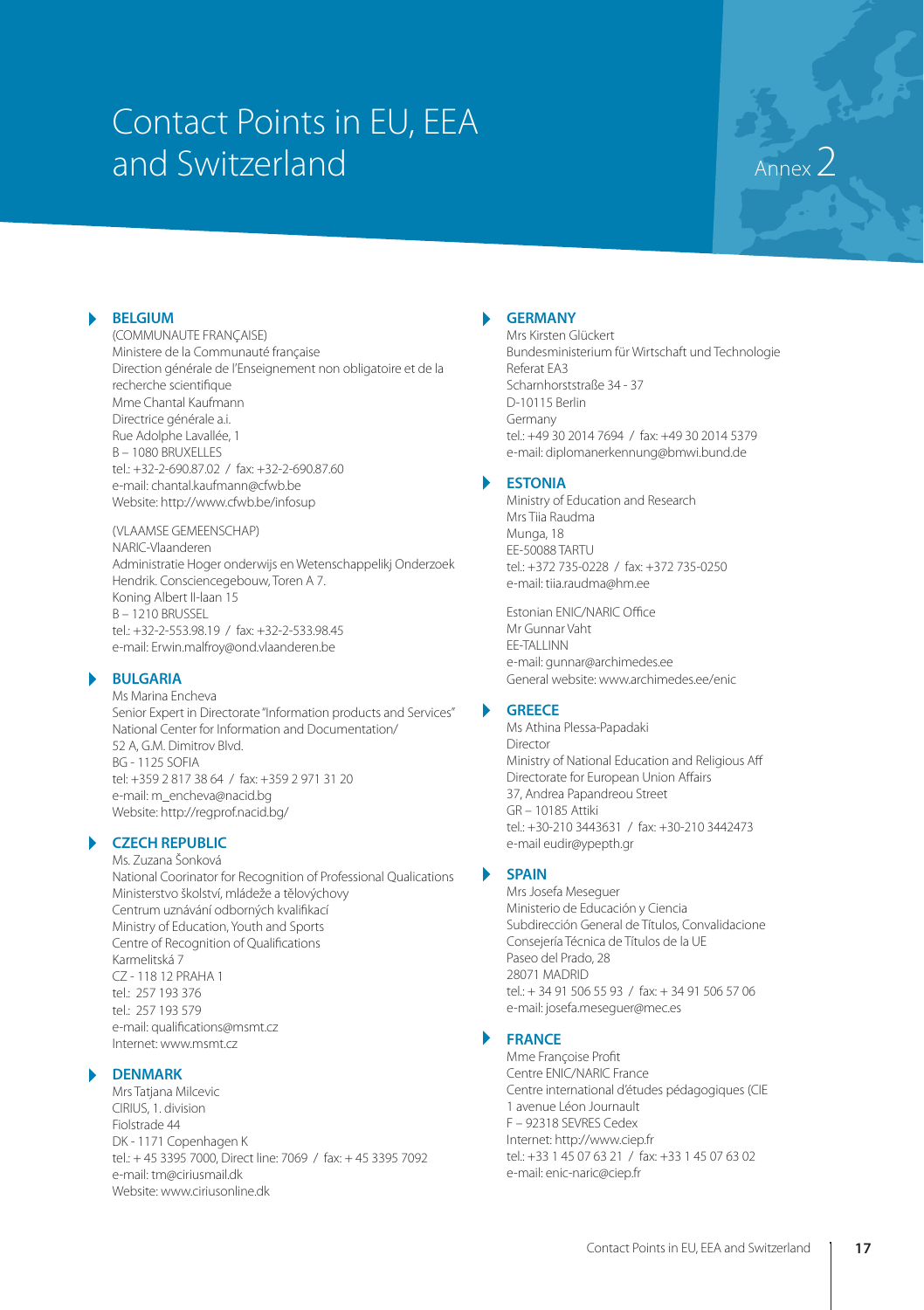# **IRELAND**

Mrs Grainne Egan Qualifications, Curriculum & Assessment Policy Unit Department of Education and Science Marlborough Street, IRL - DUBLIN 1 tel.: +353 1 889 6539 / fax: +353 1 809 5048 e-mail: grainne\_egan@education.gov.ie

# **ITALY**

Mrs Lucia Monaco Presidenza del Consiglio dei Ministri Dipartimento Politiche Comunitarie Ufficio Mercato Interno e Competitivita Piazza Nicosia 20 I – 00186 ROMA tel.: +39 6 677 95322 / fax: +39 6 677 95064 e-mail: lu.monaco@palazzochigi.it

# **CYPRUS**

Labour Department – Ministry of Labour and Social Insurance National Contact Point for the Mutual Recognition of Professional Qualifications 9 Klimentos Str. CY – 1480 NICOSIA tel.: +357 22 400845 or +357 22 400844 / fax: +357 22 400809 e-mail: qualifications@dl.mlsi.gov.cy Website: www.mlsi.gov.cy/dl Ms Marilena Pelekanou – mpelekanou@dl.mlsi.gov.cy Mr Demetris Michaelides – dmichaelides@dl.mlsi.gov.cy

### **LATVIA**

Academic Information Centre Postal address: Vau iela 2, Riga, LV-1050 Latvia Office address: Brivibas iela 33, 4th floor, Rga, LV-1050 tel.: + 371 67225155 / fax: + 37167221006 e-mail: aic@aic.lv, diplomi@aic.lv Website: www.aic.lv

# **LITHUANIA**

Lithuanian Labour Market Training Authority Ministry of Social Security and Labour Aguonu str. 10 LT - 03213 VILNIUS Lithuania tel.: +370 5 231 0369 / fax: +370 5 231 0620 e-mail: info@ldrmt.lt

## **LUXEMBOURG**

Centre de Documentation et d'Information sur l'Enseignement supérieur (CEDIES) 211, route d'Esch L - 1471 route d'Esch tel.: 352 / 247 88650 / fax: 352 / 26 19 01 04 e-mail: cedies@mcesr.etat.lu

# **HUNGARY**

Mr Gabor Meszaros Educational Authority Hungarian Equivalence and Information Centre H-1054 Budapest, Bathory, u. 10 tel.: +36 1 331-7331 / fax: +36 1 332-1932 e-mail: recognition@om.hu Internet: www.professionalrecognition.hu

# **MALTA**

Mr Anthony DeGiovanni Mutual Recognition Coordinator Ministry of Education, Culture, Youth and Sport Triq I-Assedju I-Kbir MT- FLORIANA VLT 2000 tel.: +356 21 240 419; +356 2598 2448 / fax: +356 2598 2340 e-mail: recognitionmalta.meye@gov.mt

# **NETHERLANDS**

NUFFIC Postbus 29777 NL - 2502 LT DEN HAAG tel.: +31 (0) 70 - 426 02 60 / fax: + 31 (0) 70 - 42603 99 Internet: www.nuffic.nl www.beroepserkenning.nl www.professionalrecognition.nl

# **AUSTRIA**

Mr. Stefan Trojer Federal Ministry of Economic Affairs and Labour Department I/7 Industrial Law Stubenring 1 A-1010 Vienna tel.: +43 (1) 71100-5782 / fax: +43 (1) 7110093 5782 e-mail: stefan.trojer@bmwa.gv.at Internet: http://www.bmwa.gv.at

Mrs. Alexandra Lust Federal Ministry of Health, Family and Youth Department I/B/6 Health Professions and General Legal Affairs Radetzkystraße 2 A-1030 Vienna tel.: +43-1-71100 / 4166 / fax: +43-1-71100 / 4165 e-mail: alexandra.lust@bmgfj.gv.at Internet: http://www.bmgfj.gv.at

## **POLAND**

Biuro Uznawalnoci Wyksztacenia i Wymiany Midzynarodowej Bureau for Academic Recognition and International Exchange Polish ENIC/NARIC ul. Smolna 13 PL - 00-375 WARSZAWA tel.:+48 22 826-74-34 / fax: +48 22 826-28-23 e-mail: biuro@buwiwm.edu.pl Website: http://www.buwiwm.edu.pl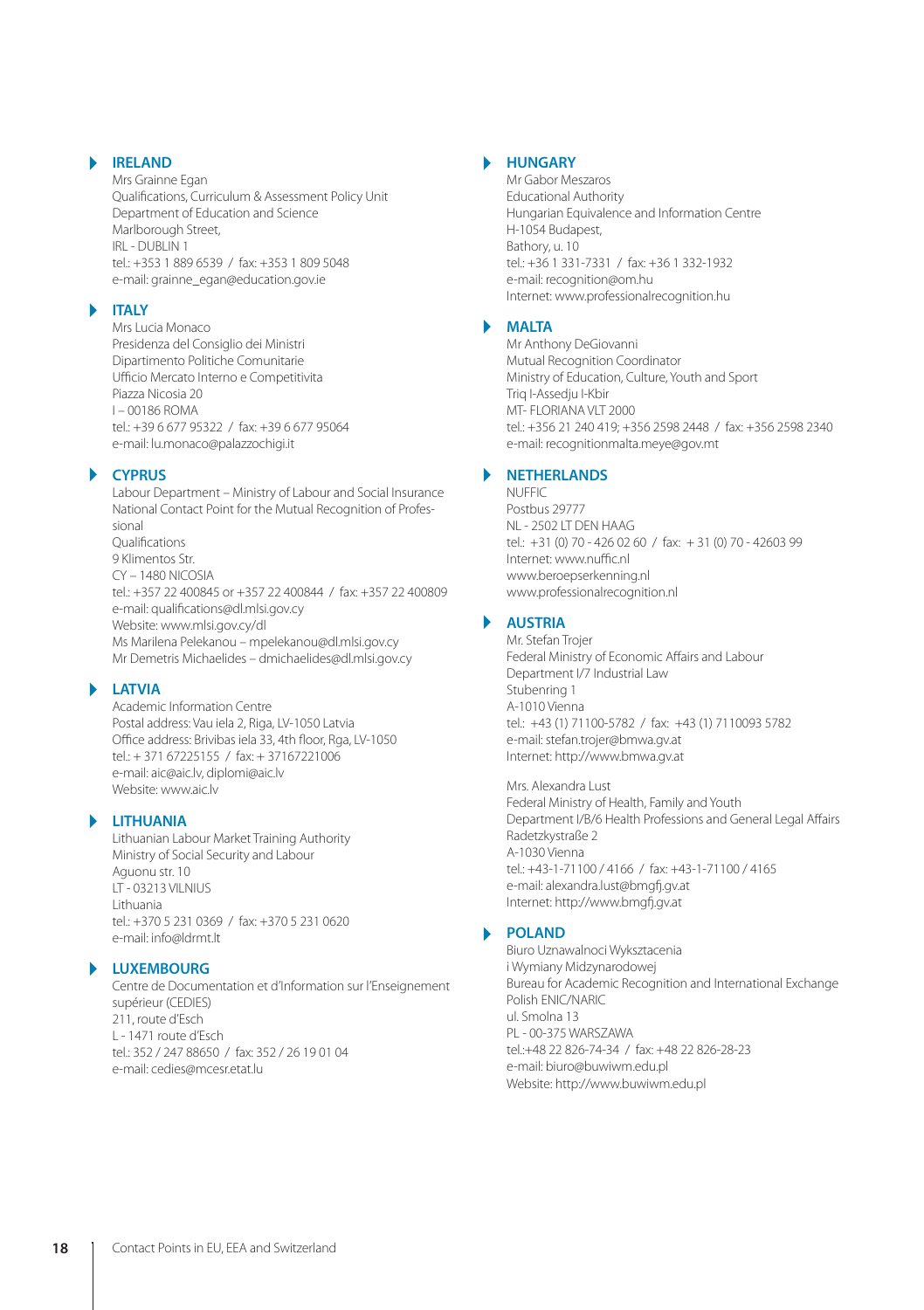# **PORTUGAL**

Mme Lúcia Mestre Ministério do Trabalho e da Solidariedade Social Instituto do Emprego e Formaçao Profissional Departamento de Formaçao Profissional Rua de Xabregas, n° 52, 2° P - 1949-003 LISBOA tel: +351-21-861 45 45 / +35 1 21 861 4100 fax: +351-21-861 46 02 e-mail: lucia.mestre@iefp.pt

## **ROMANIA**

National Centre for Recognition of Diplomas Granted Abroad Centre National pour la Reconnaissance des Diplômes Gen. Berthelot Street, 28-30 Sector 1 RO - BUCURESTI Romania www.cnred.edu.ro

Director: Mrs Sanda-Marina BADULESCU tel.: +40-21 317 85 17 / fax: +40-21 405 63 43 e-mail: sanda.badulescu@medu.edu.ro

# **SLOVINIA**

Mrs Mateja Sedej Ministry of Labour, Family and Social Affairs Kotnikova 28 SI - 1000 Ljubljana tel.: + 386 1 369 7688 e-mail: mateja.sedej@gov.si

# **SLOVAKIA**

Mrs Eva Frayová Ministerstvo školstva Slovenskej republiky Stredisko na uznávanie dokladov o vzdelaní Stromová 1 SK - 813 30 BRATISLAVA 1 tel.: + 421 2 59 238 121 / fax: + 421 2 59 238 124 e-mail: eva.frayova@minedu.sk

# **FINLAND**

Finnish National Board of Education (Opetushallitus) PO Box 380 FIN-00531 Helsinki tel.: +358 9 774 775 / fax: +358 9 7747 7869 e-mail: recognition@oph.fi

## **SWEDEN**

Mrs Karin Dahl-Bergendorff Avdelningen för bedömning av utländsk utbildning Department for Evaluation of Foreign Higher Education Högskoleverket (Swedish National Agency for Higher Education) Högskoleverket, Box 7851 SE - 103 99 STOCKHOLM tel.: + 46 8 563 085 00 (switchboard), + 46 8 563 086 63 (direct) fax: + 46 8 563 085 50 e-mail: karin.dahl.bergendorff@hsv.se Website: www.hsv.se

# **GREAT BRITAIN**

Department for Innovation, Universities and Skills (DIUS) Room W3d Moorfoot GB – SHEFFIELD S1 4PQ tel.: +44-(0) 114-259.1139 / fax: +44-(0) 114-259.44.75 Website: www.dfes.gov.uk/europeopen

# **ICELAND**

Mr Ólafur Grétar Kristjánsson Adviser Department of Education Ministry of Education, Science and Culture Solvholgsgata 4, IS - 150 REYKJAVIK tel.: +354 545 9569 / fax: + 354 562 3068 e-mail: olafur.g.kristjansson@mrn.stjr.is

# **LICHTENSTEIN**

Mr Helmut Konrad Head of Department for Higher Education and of the NARIC Agency Schulamt Department of Education 2 Herrengasse FL - 9490 VADUZ tel.: +423-236.67.58 / fax: +423.2236.67.71 e-mail: helmut.konrad@sa.llv.li http://www.firstlink.li/eu/sokrates

# **NORWAY**

Norwegian Ministry of Education and Research Mr. Knut Astad Senior Adviser Department for policy analysis, lifelong learning and international affairs P.O. Box 8119 Dep, NO - 0032 OSLO e-mail: kna@kd.dep.no tel.: +47 22 24 70 39 / fax: + 47 22 24 27 32

# **SWITZERLAND**

Mr Frédéric Berthoud Coordinateur pour la reconnaissance des diplômes Office fédéral de la formation professionnelle et de la technologie (OFFT) Effingerstrasse 27 CH - 3003 BERNE tel.: +41 31 322 28 26 / fax: +41 31 322 75 50 e-mail: Frederic.Berthoud@bbt.admin.ch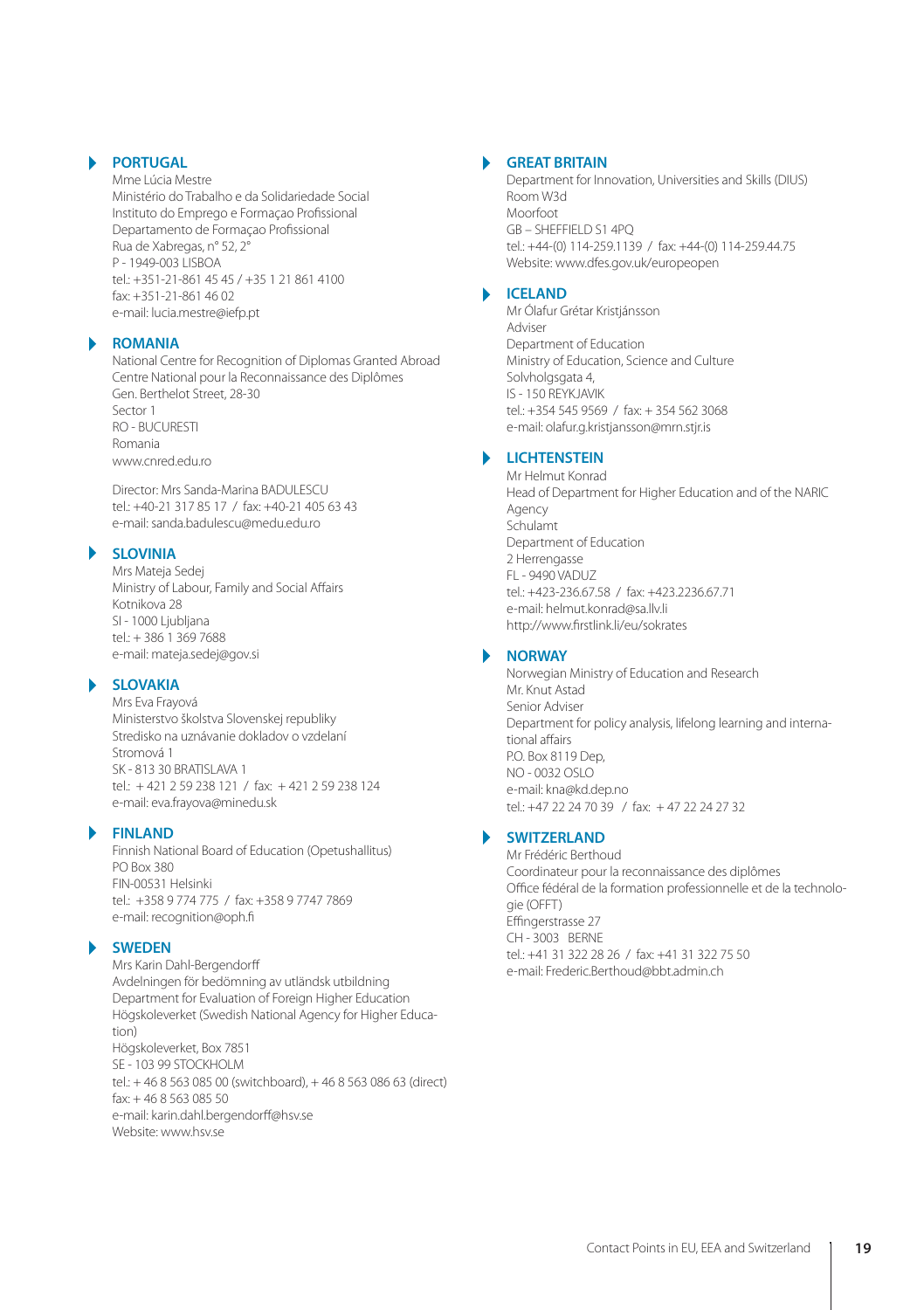# Useful links

Information about recognition of professional qualifications:

Annex<sup>3</sup>

# **The Czech Republic:** http://www.msmt.cz/eu/uznavani-kvalifikaci http://uok.msmt.cz/ru\_list.php

**EU Member States:** http://europa.eu.int/comm/internal\_market/qualifications

# Information about regulated professions:

**Database of regulated professions in the Czech Republic:** http://uok.msmt.cz/ru\_list.php

**Database of regulated professions in other EU states:** https://webgate.ec.europa.eu/regprof/index.cfm

www.naric.cz - Centre for Equivalence of Documents about Education – ENIC/NARIC www.nuov.cz - National Institute for Technical and Vocational Education

# Information about EU

http://www.euroskop.cz - all about Czech membership in the EU http://www.europa.eu.int - official website of EU http://www.europa.eu.int/europedirect/ - website for EU citizens http://www.euractiv.com - actual information about EU policies http://www.europa.eu.int/eures/ - European website of labour mobility http://www.europa.eu.int/youreurope/ - website "Your Europe" http://europa.eu.int/eur-lex/ - EU legislation http://ec.europa.eu/solvit/ - effective problem solving in Europe